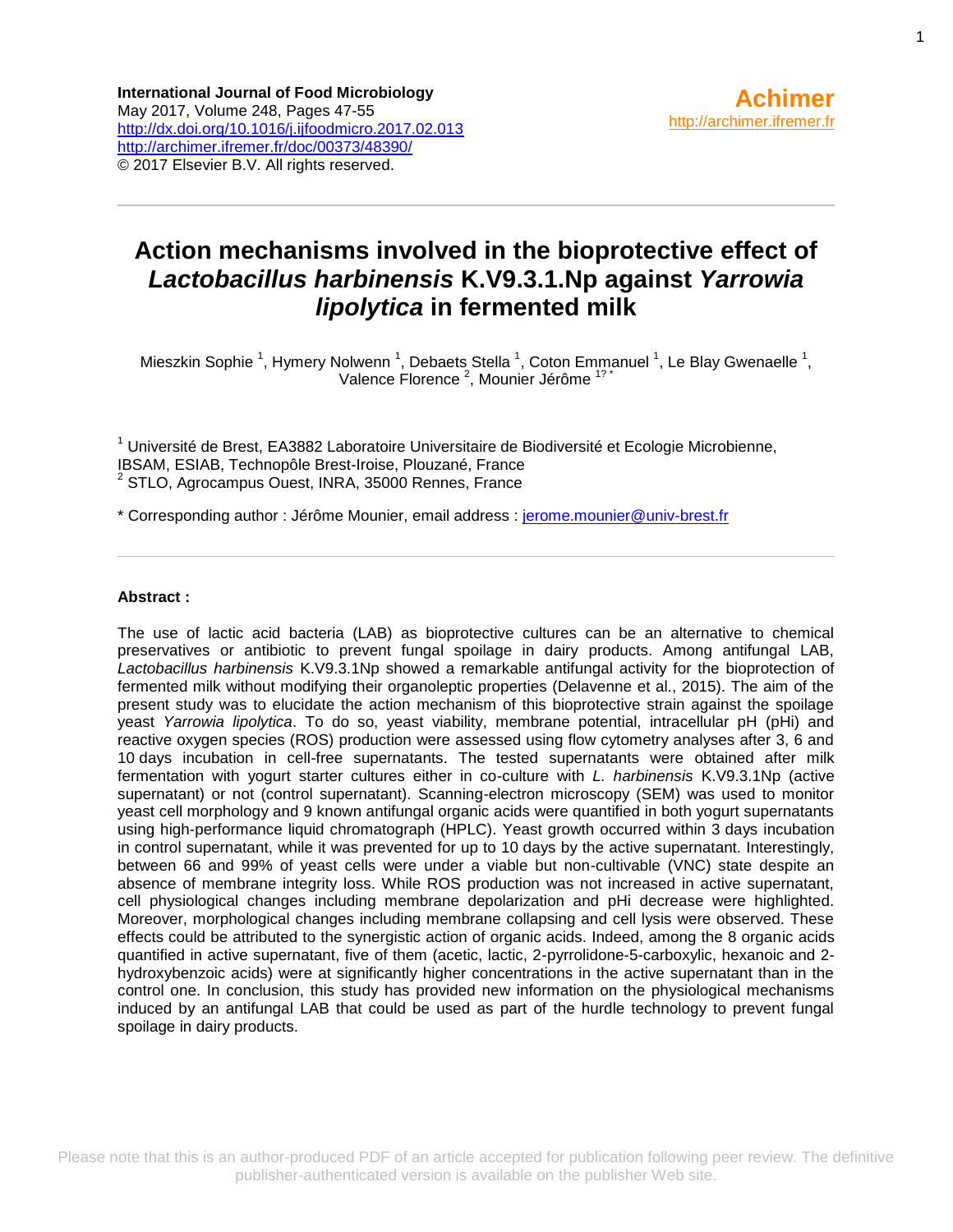#### **Highlights**

► The action mechanism of *L. harbinensis* bioprotective culture against *Y. lipolytica* was studied. ► The cell-free yogurt supernatant obtained with the bioprotective culture exhibited a fungistatic effect. ► Yeast membrane depolarization and pHi decrease were observed. ► Yeast cell morphological changes were observed. ► Several organic acids could be responsible for the observed antifungal activity.

**Keywords** : *Lactobacillus harbinensis*, *Yarrowia lipolytica*, Bioprotection, Antifungal, Action mechanisms, Dairy products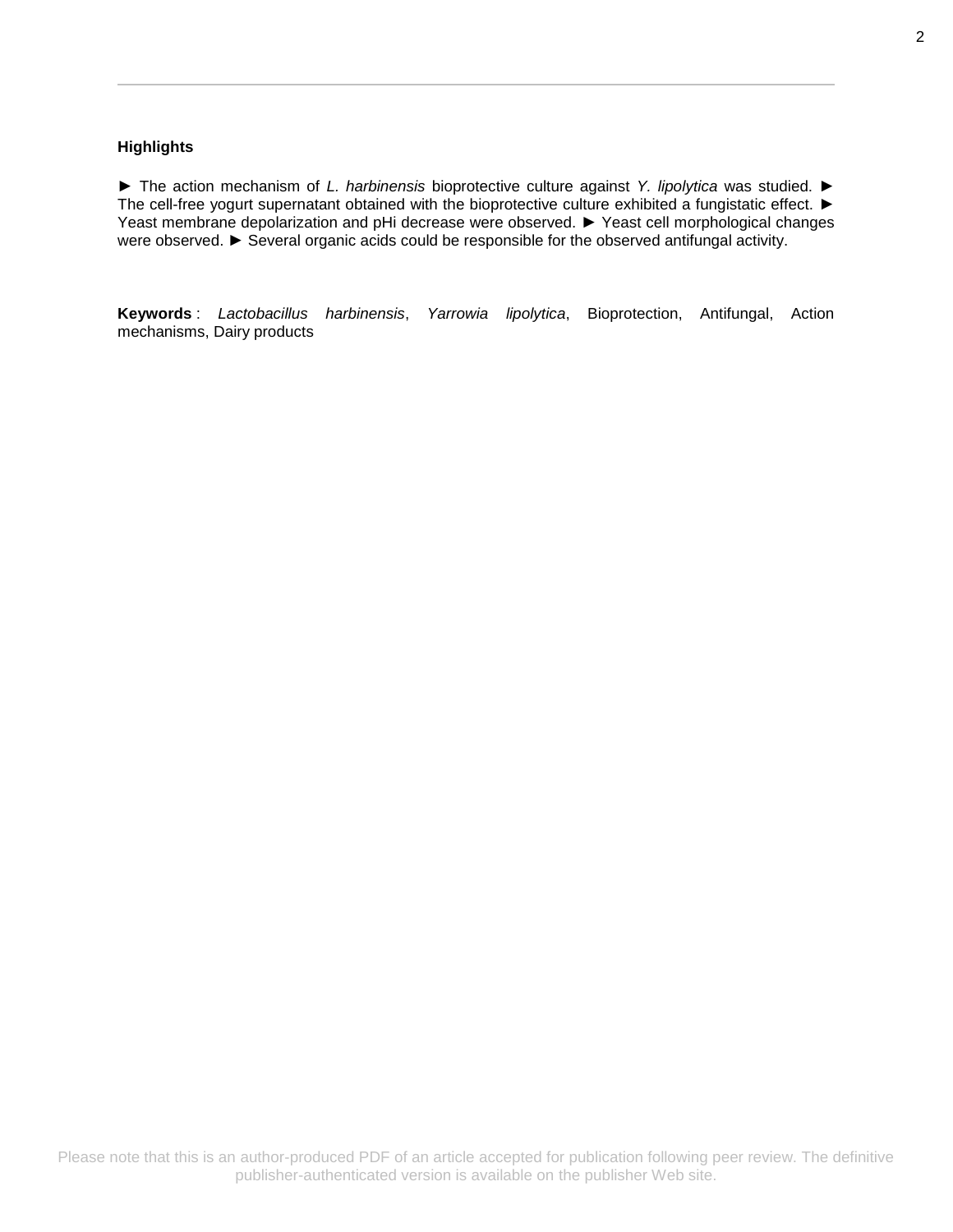### **1. Introduction**

cts on human health (Corsetti et al., 1998; Pawlowska et al., 199.)<br>
2009). Among foods concerned by fungal spoilage, fermented dairy psuch contaminations, which are caused by acid-tolerant fungi sum, *Debaryomyces, Galact* Fungal spoilage, by either molds or yeasts, is a major concern for the food industry. This type of spoilage can occur at any stages of the food production chain and results from fungal growth in the food, leading to an alteration of its organoleptic properties. Molds such as *Aspergillus*, *Fusarium* and *Penicillium* spp. may also produce mycotoxins, which can have adverse effects on human health (Corsetti et al., 1998; Pawlowska et al., 2012; Pitt and Hocking, 2009). Among foods concerned by fungal spoilage, fermented dairy products are not spared with such contaminations, which are caused by acid-tolerant fungi such as *Candida*, *Cladosporium, Debaryomyces*, *Galactomyces, Mucor, Penicillium, Rhodotorula* and *Yarrowia* spp. (Delavenne et al., 2011; Fleet 1990; Hymery et al., 2014; Mayoral et al., 2005). To prevent fungal spoilage in the dairy industry, a large range of hurdle technologies, such as physical treatments and the use of chemical preservatives or antibiotics such as natamycin, is applied (Davidson, 2001; Schnurer and Magnusson, 2005). However, due to the emergence of strain resistance to these traditional antimicrobial molecules, as well as the rising demand from consumers for minimally processed or preservative-free food, the development of natural alternatives, such as antifungal bioprotective cultures, is gaining more and more interest (Pawlowska et al., 2012).

Among the best candidates, lactic acid bacteria (LAB) are usually reported (Dalié et al., 2010; Delavenne et al., 2012; Schnurer and Magnusson, 2005) and several commercial antifungal LAB cultures are currently available on the market. Indeed, LAB are known to produce active antifungal metabolites that may act in a synergistic manner. Among these metabolites, organic acids, phenolic compounds, hydroxylated fatty acids, phenyllactic acids, hydrogen peroxide, reuterin, cyclic dipeptides or proteinaceous compounds have been identified (Dalié et al., 2010; Schnurer and Magnusson, 2005). LAB are also of great interest due to their natural occurrence and long history of safe use in food, mainly in fermented products. For this reason,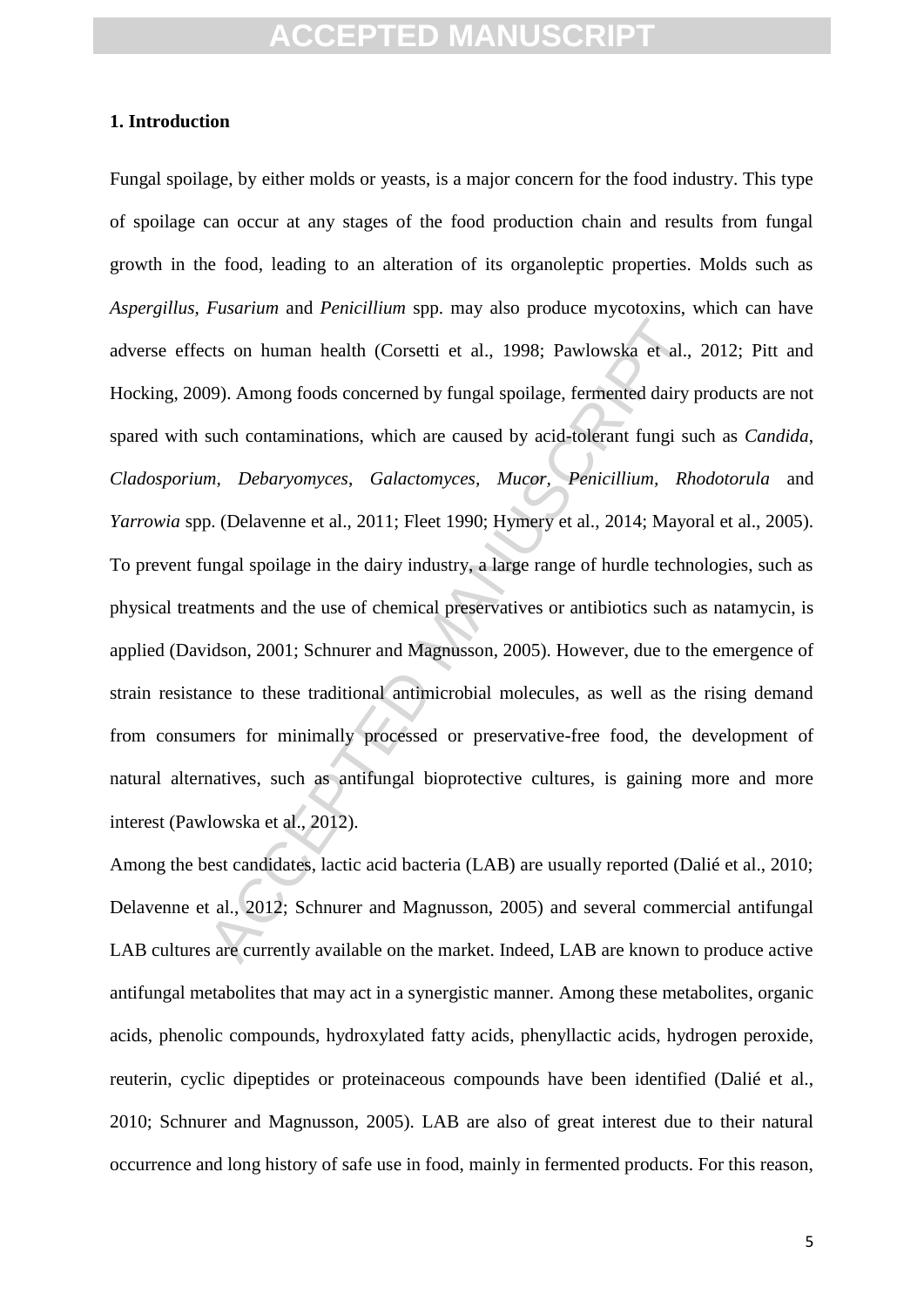most of them have a GRAS (generally recognised as safe) status in the United States of America and are included in the qualified presumption of safety (QPS) list in the European Union (Bernardeau et al., 2008).

d to be efficient bioprotective strains against *Penicillium*, sp. are, respectively; while *Lactobacillus reuteri* INIA P572 and INIA 100tential candidates for fermented milk bio-preservation *via* reut al., 2012; Langa e To date, a few studies have investigated the antifungal properties of LAB in dairy products and especially in fermented milk. *Lactobacillus casei* AST18 and *Lactobacillus plantarum* 16 were reported to be efficient bioprotective strains against *Penicillium* sp. and *Rhodotorula mucilaginosa,* respectively; while *Lactobacillus reuteri* INIA P572 and INIA P579, were also selected as potential candidates for fermented milk bio-preservation *via* reuterin production (Crowley et al., 2012; Langa et al., 2013; Li et al., 2013). LAB isolates obtained from traditional fermented curd/yogurt-like called 'katak' made in Bulgaria, and affiliated to *Lactobacillus brevis*, have also shown a broad spectrum of antifungal activity against several fungal genera such as *Aspergillus, Fusarium, Penicillium* and *Trichoderma* (Tropcheva et al., 2014). More recently, Aunsbjerg et al. (2015) reported the antifungal effect of *Lactobacillus paracasei* DGCC 2132 against *Penicillium solitum* and *Penicillium salamii* in fermented milk. Its activity was associated to diacetyl as well as other unidentified antifungal compounds. Delavenne et al. (2013) showed that *Lactobacillus harbinensis* K.V9.3.1Np possessed a remarkable antifungal activity in fermented milk preventing the growth of six fungal species (*Debaryomyces hansenii*, *Kluyveromyces lactis*, *Kluyveromyces marxianus*, *R. mucilaginosa*, *Penicillium brevicompactum* and *Yarrowia lipolytica*) during 5 weeks of storage at 10°C. Then, Delavenne et al. (2015) showed that this inhibitory activity was an all-or-nothing phenomenon and that 2.5x10<sup>6</sup> CFU of *L. harbinensis* K.V9.3.1Np per gram of fermented milk were necessary to achieve *Y. lipolytica* growth inhibition at the time of contamination*.*  Furthermore, this strain had no negative effect on product organoleptic properties at an inoculation rate of  $5x10^6$  CFU ml<sup>-1</sup>. It is worth mentioning that this antifungal strain is the first one described in the literature to possess an antifungal activity against *Y. lipolytica.* This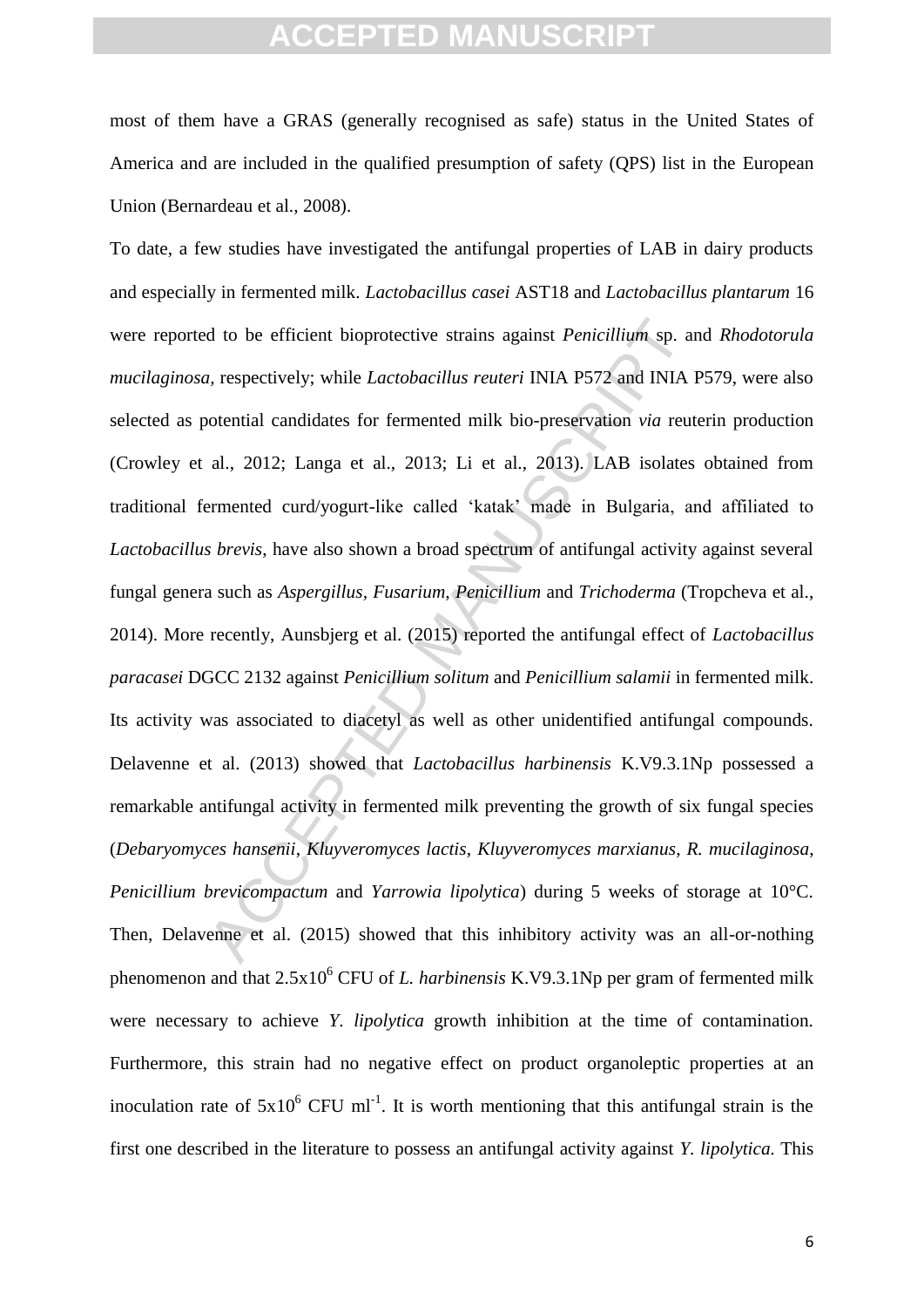is particularly interesting as this fungal species has been shown to possess a very high resistance to weak acid preservatives, such as benzoic and sorbic acids, in comparison to other spoilage yeasts (Prahailong and Fleet, 1997).

tes released by this bacterial strain on the physiology of  $Y$ . lipty resistant to organic acids and commonly involved in dairy profition of  $Y$ . *lipolytica* cells in cell-free supernatant obtained after mitter in the st To extend our knowledge regarding the antifungal activity of *L. harbinensis* K.V9.3.1Np in fermented milk, the present study aimed at understanding the action mechanisms induced by the metabolites released by this bacterial strain on the physiology of *Y. lipolytica*, a yeast species highly resistant to organic acids and commonly involved in dairy product spoilage. After incubation of *Y. lipolytica* cells in cell-free supernatant obtained after milk fermentation with yogurt starters in co-culture with *L. harbinensis* K.V9.3.1Np. (active supernatant) or not (control supernatant), measurements such as viability, membrane potential, intracellular pH (pHi) and production of reactive oxygen species (ROS) were performed using flow cytometry. Scanning-electron microscopy (SEM) was used to monitor the yeast cell morphology and the occurrence of 9 known antifungal organic acids were compared in both supernatants. The effects of control and active supernatants on *Y. lipolytica* cells physiology and morphology were also compared to that of supernatants supplemented with either acetic acid or natamycin (positive controls). These two well-known antifungal compounds were chosen because they exhibit different action modes. Natamycin targets ergosterol in the cytoplasmic membrane (Te Welscher et al., 2008) while acetic acid is a weak organic acid causing intracellular acidification (Stratford et al. 2013 ; Ullah et al. 2012).

## **2. Materials and methods**

### *2.1. Microorganisms and culture conditions*

*L. harbinensis* K.V9.3.1Np was previously isolated from cow milk by Delavenne et al. (2012). This strain was kept at -80°C in Man, Rogosa and Sharpe (MRS) broth supplemented with 30% (v/v) glycerol and routinely cultivated in MRS broth overnight at 30°C before being streaked on MRS agar for purity checking. After sub-culturing in MRS broth for 24 h at 30°C,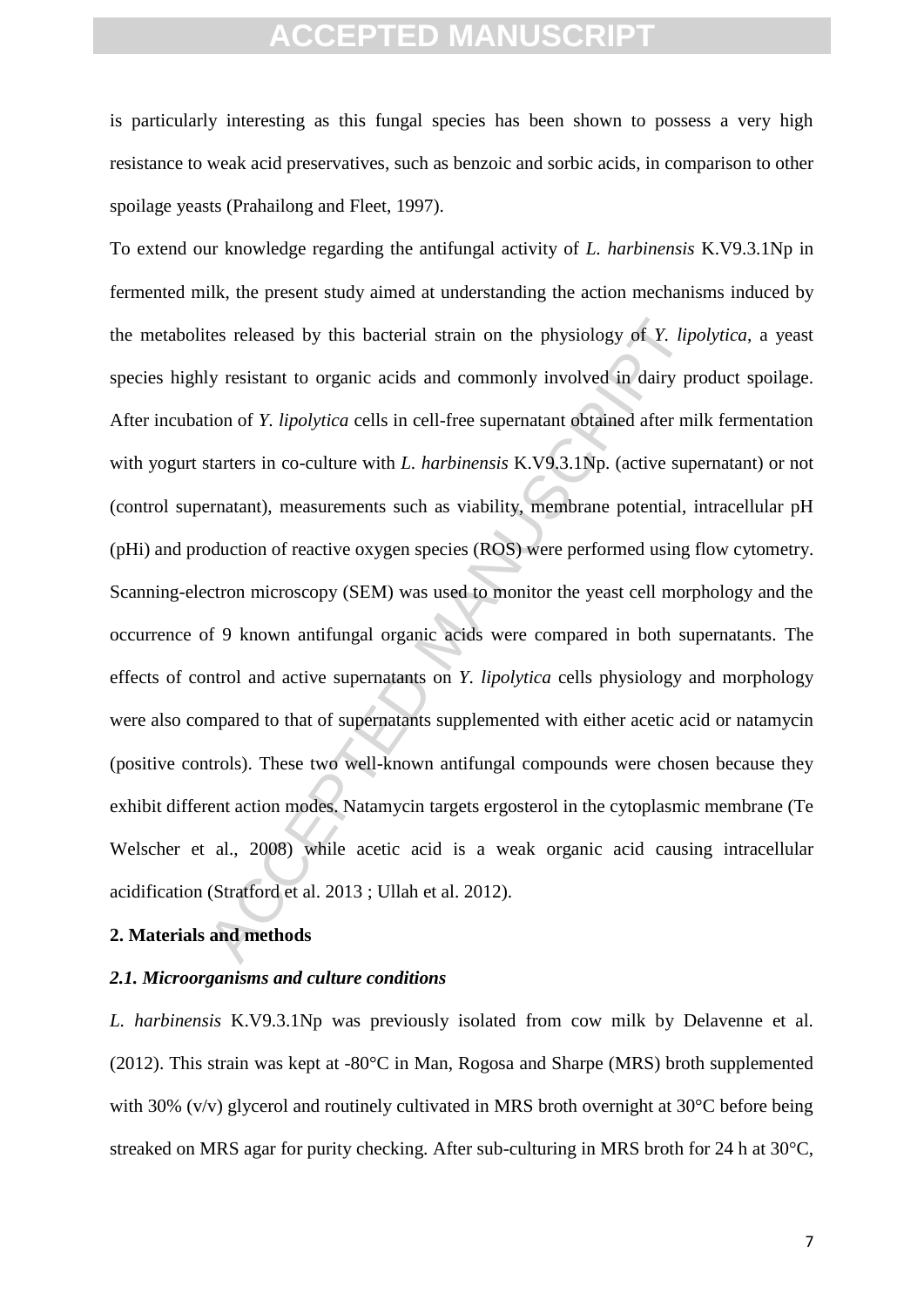*L. harbinensis* K.V9.3.1Np was inoculated (1% inoculum) into fresh MRS broth and incubated for 17 h at 30 $^{\circ}$ C to reach  $\sim$ 2x10 $^{\circ}$  CFU ml<sup>-1</sup>.

*Y. lipolytica* UBOCC-A-211004 was obtained from the Université de Bretagne Occidentale culture collection (UBOCC, Plouzané, France) and was stored in yeast extract and malt based medium (YEMA) supplemented with 30% (v/v) glycerol at -80°C. After cultivation on potato dextrose agar (PDA) for 7 d at 25°C, several colonies were suspended in potato dextrose broth (PDB) followed by incubation for 20 h at 25°C under shaking at 120 rpm.

## *2.2. Fermented milk preparation and cell-free supernatant recovery*

r (PDA) for 7 d at 25°C, several colonies were suspended in potatived by incubation for 20 h at 25°C under shaking at 120 rpm.<br> *Ed milk preparation and cell-free supernatant recovery*<br>
milks supplemented or not with the Fermented milks supplemented or not with the bioprotective strain were prepared as previously described (Delavenne et al. 2013). Briefly, 500 ml of half-fat pasteurized milk were mixed with milk powder (4%), heated at 85°C for 30 min and cooled to 45°C before being inoculated with a commercial yogurt starter culture containing *Streptococcus salivarius* subsp. *thermophilus* (*S. thermophilus*) and *Lactobacillus delbrueckii* subsp. *bulgaricus* (*L. bulgaricus*) ('ferments lyophilisés pour yaourt brassé', Nat-Ali, Nantes, France) following the manufacturer's instructions. Then, 30 ml of inoculated milk were distributed into 100-ml sterile containers prior to fermentation. In order to prepare fermented milks supplemented with the bioprotective strain, *L. harbinensis* K.V9.3.1Np cells obtained from MRS broth were centrifuged twice for 10 min at 10 000 g and washed with sterile peptone water, before being suspended and diluted in 30 ml of half-fat pasteurized milk to reach a concentration of  $10<sup>9</sup>$ CFU ml<sup>-1</sup>. This suspension  $(1.5 \text{ ml})$  was then inoculated to reach a final concentration of  $5x10^7$  CFU ml<sup>-1</sup> into 30 ml of milk already containing the commercial yogurt starter culture as described above.

Fermentations were conducted at 42°C for 6 h and pH was recorded before and after fermentation using a surface pH meter (Eutech instruments, Cyberscan pH 510). After storage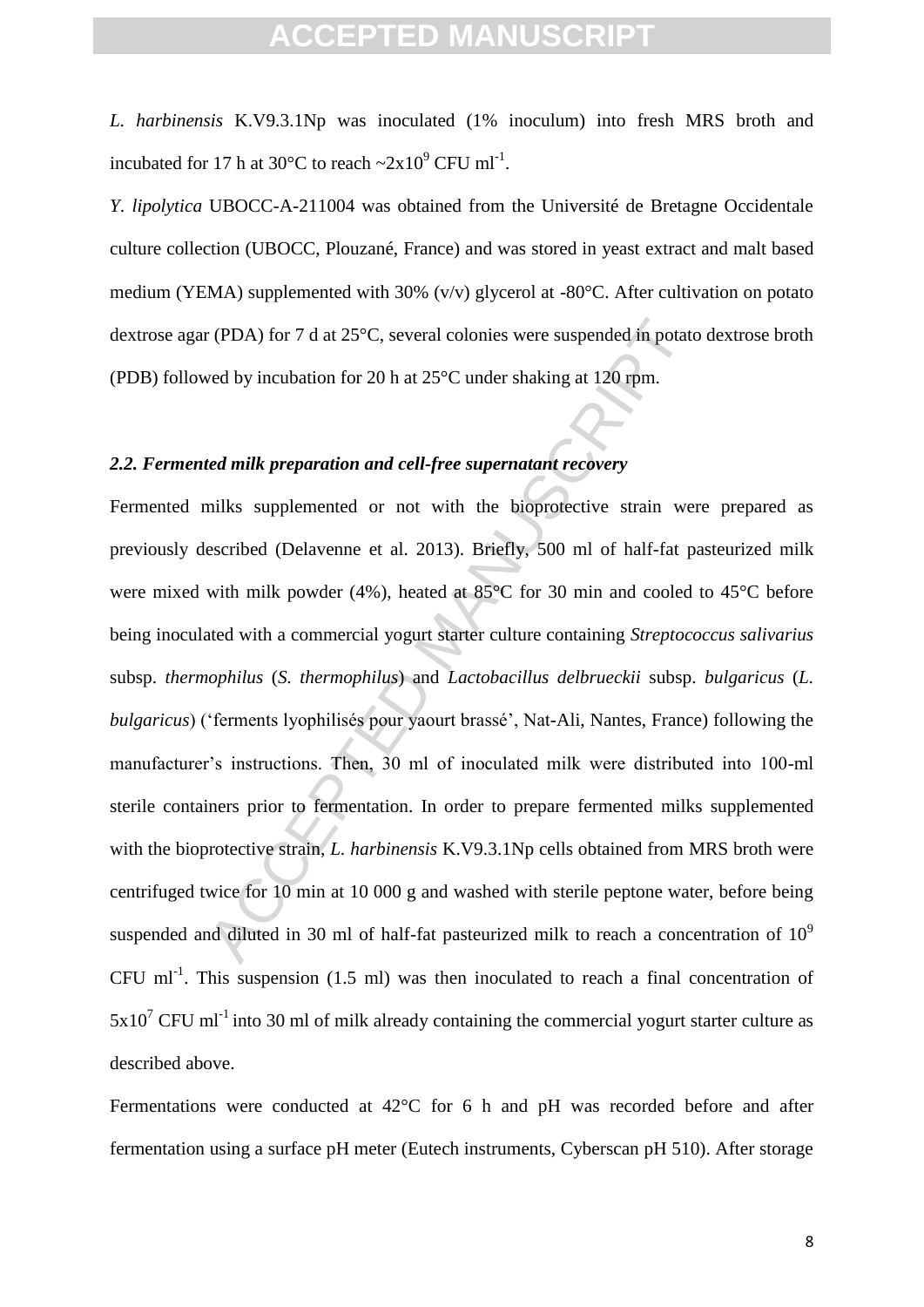for 2 weeks at 10°C, the pH of the control and active supernatants was recorded and *L. bulgaricus*, *S. thermophilus* and *L. harbinensis* K.V9.3.1Np were enumerated on acidified MRS agar (pH 5.5) at 37°C (Randazzo et al., 2002), M17 supplemented with 0.5% lactose at 30°C (Ashraf and Shah, 2011) and LAMVAB (Hartemink et al., 1997) at 30°C, respectively. Fermented milks were centrifuged for 10 min at 17 500 g and the supernatants were filtersterilized using a 0.22 µm cellulose acetate membrane filter (Sartorius Stedim Biotech, France) prior to storage at -80°C. Two distinct batches of approximately 160-190 ml of both active and control supernatants were prepared.

## *2.3. Effect of fermented milk supernatant on* **Y. lipolytica** *growth and physiology*

ing a 0.22  $\mu$ m cellulose acetate membrane filter (Sartorius S<br>r to storage at -80°C. Two distinct batches of approximately 160-<br>ontrol supernatants were prepared.<br>f fermented milk supernatant on **Y**. lipolytica growth a *Y. lipolytica* cells were harvested from PDB broth at the end of exponential growth phase after centrifugation for 15 min at 420 g and suspended in physiological saline solution (PSS). Cells were then inoculated at  $10^6$  cells ml<sup>-1</sup> for flow cytometry and  $10^7$  cells ml<sup>-1</sup> for SEM analyses, either in supernatant obtained without (control supernatant) or with *L. harbinensis* K.V9.3.1Np (active supernatant) as well as in supernatants supplemented with either 200 mM acetic acid or 20  $\mu$ g ml<sup>-1</sup> natamycin (Sigma-Aldrich, France) (positive controls). Finally, 2 ml of supernatant containing yeast cells were transferred into a 24-well cell plate (Corning Incorporated Costar United States) and incubated up to 10 d at 10°C. After 3, 6 and 10 d, *Y. lipolytica* cells were enumerated with a Malassez cell counting chamber (after dilution in PSS if appropriate) and on PDA after incubation for 11 d at 10°C. No further growth was observed after this incubation time.

At the end of each incubation period, yeast cells were centrifuged for 15 min at 420 g and pellets were re-suspended in PSS and then left on ice prior to flow cytometry analyses. Yeast morphology was also assessed using scanning-electron microscopy (SEM) as described below.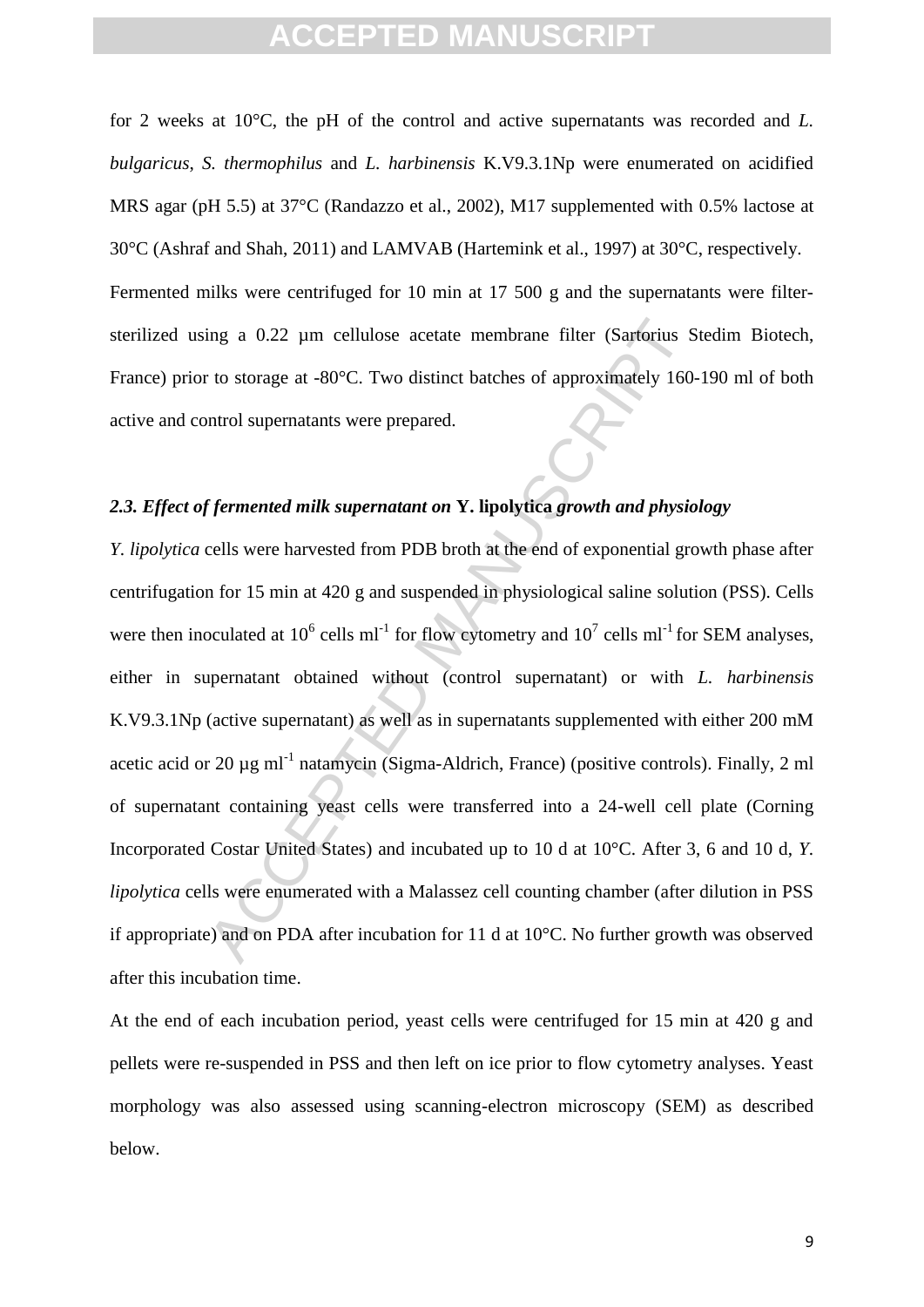### *2.3.1. Flow cytometry analyses*

Flow cytometry analyses were performed using a BD Accuri C6 flow cytometer and analyzed with the BD Accuri C6 software (Becton Dickinson, New Jersey, USA). The FL-1, FL-2, FL-3 and FL-4 channels were collected through a 530 nm, a 585 nm, a >670 nm and a 675 nm bandpass filters, respectively. Compensation for spectral overlap between channels was performed using unlabeled and single stained cell populations. A total of 10 000 cells were analyzed for each assay. In addition, two biologically independent experiments were performed for each analysis.

### 2.3.1.1. Cell viability assessment

ters, respectively. Compensation for spectral overlap between<br>sing unlabeled and single stained cell populations. A total of 10<br>r each assay. In addition, two biologically independent exp<br>reach analysis.<br>viability assessm To assess *Y. lipolytica* cell viability after incubation in active and control supernatants, the LIVE/DEAD BacLight viability kit (Molecular Probes, France) was used according to the manufacturer's instructions. In this kit, SYTO 9 stains all cells, whereas propidium iodide (PI) only enters cells with damaged cytoplasmic membranes. Briefly, 0.25 µl of SYTO 9 (3.34 mM;  $\lambda_{ex}/\lambda_{em}$ : 480/500 nm) and PI (20 mM;  $\lambda_{ex}/\lambda_{em}$ : 490/635 nm) were added to 250 µl of yeast cells in PSS. Samples were then incubated for 20 min in darkness at room temperature, before direct analysis by flow cytometry. SYTO 9 and PI fluorescence was measured using the FL1 and FL2 channels, respectively.

Untreated and heat-treated cells were used as controls to validate the staining method. For both untreated and heat-treated controls, 1 ml of *Y. lipolytica* cells from a fresh PDB culture (end of exponential growth phase) was centrifuged for 15 min at 420 g, the pellet resuspended in 1 ml of PSS and the cell density adjusted to  $5x10^6$  cells ml<sup>-1</sup>. For heat-treatment, cells were placed for 10 min in an 80°C water bath. For the untreated and heat-treated cells, 3 samples of 250 µl were stained prior to flow cytometry analysis. The first sample was stained with 0.25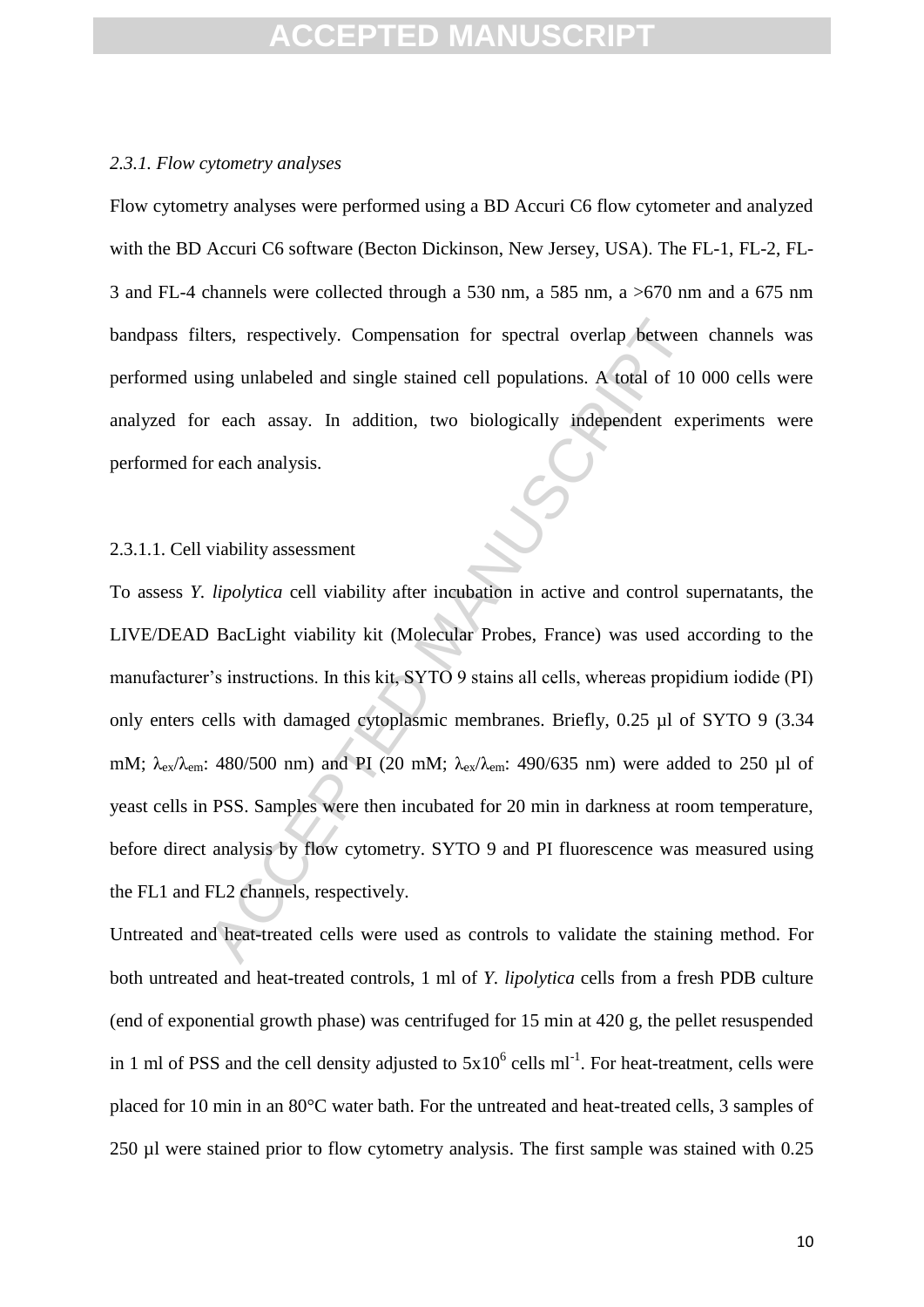$\mu$ l of SYTO 9, the second sample was stained with 0.25  $\mu$ l of PI and the last sample was stained with a mixture of these two dyes as described above.

### 2.3.1.2. Cell membrane potential assessment

arbocyanine iodide (DIOC<sub>6</sub>(3);  $\lambda_{\rm ex}/\lambda_{\rm em}$ : 484/501 nm) (Mølecular jumas used (Freitas et al., 2012). DIOC<sub>6</sub>(3) is a carbocyanine derivative at accumulates in polarized and hyperpolarized cytoplasmic and due to its To assess the cell membrane potential of *Y. lipolytica*, a mixture of 3,3' dihexyloxacarbocyanine iodide (DIOC<sub>6</sub>(3);  $\lambda_{\rm ev}/\lambda_{\rm em}$ : 484/501 nm) (Molecular probes, France) and PI dyes was used (Freitas et al., 2012). DIOC $_6(3)$  is a carbocyanine derivative with short alkyl tails that accumulates in polarized and hyperpolarized cytoplasmic and mitochondrial membranes, due to its positive charge. PI was used as described above while  $DIOC<sub>6</sub>(3)$  was prepared following the manufacturer's instructions. Prior to staining, a 10  $\mu$ M DIOC<sub>6</sub>(3) working solution was prepared from a 1 mM  $DIOC<sub>6</sub>(3)$  stock solution in DMSO kept at -80°C. DIOC<sub>6</sub>(3) (1.25 µl) and PI (0.25 µl) were added to 250 µl of yeast cell suspension in PSS. Samples were incubated for 15 min at 37°C in darkness, cells were then centrifuged for 15 min at 420 g and resuspended in 250  $\mu$ l of PSS before flow cytometry analysis. DIOC $_6(3)$ and PI fluorescence were measured using the FL1 and FL2 channel, respectively.

Untreated and heat-treated cells were used as controls to validate the staining method and were prepared as described above. Three samples for each condition were stained prior to flow cytometry analysis. The first sample was stained with 1.25  $\mu$ l of DIOC<sub>6</sub>(3), the second sample was stained with 0.25 µl of PI and the last sample was stained with a mixture of these two dyes as described above. Carbonyl cyanide 3-chlorophenylhydrazone (CCCP; Sigma-Aldrich, France)-treated cells were also used as an additional control. CCCP is a proton ionophore used to quickly collapse the membrane potential. To prepare CCCP-treated control samples, 500 µl of a  $5x10^6$  cells ml<sup>-1</sup> suspension were incubated in the presence of 0.5 µl of a 15 mg ml<sup>-1</sup> CCCP solution and 2.5 µl of a 1 mM DIOC<sub>6</sub>(3) solution for 5 min at 37<sup>o</sup>C in darkness and washed as described above prior to flow cytometry analysis.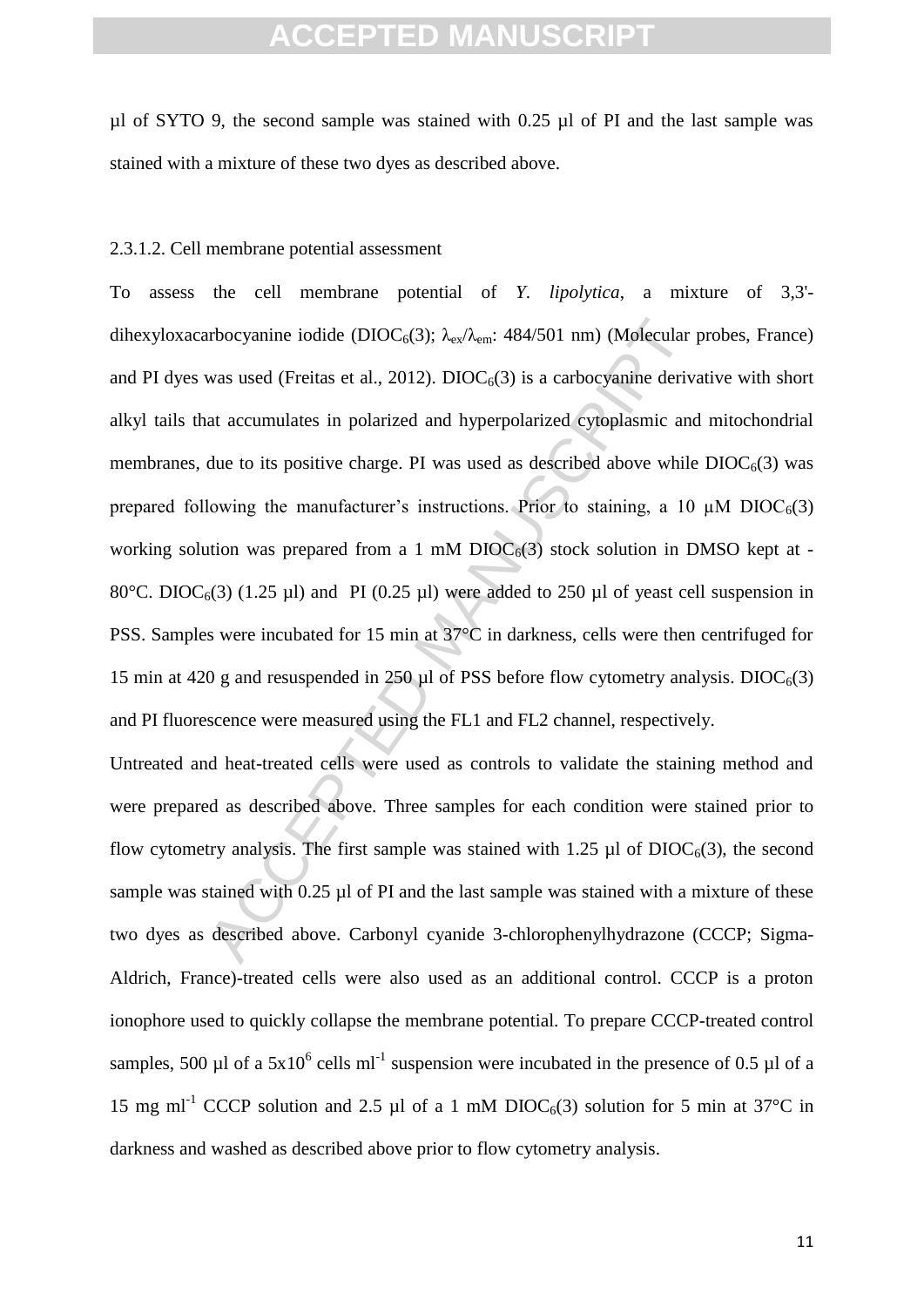### 2.3.1.3. ROS production assessment

icence informing on the degree of ROS accumulation in cells. A was repared in DN<br>
1<sup>-1</sup> dihydrorodhamine 123 (Invitrogen, France) was prepared in DN<br>
2<sup>-1</sup> dihydrorodhamine 123 (Invitrogen, France) was prepared in DN<br>
2-1<sup></sup> To perform this analysis, dihydrorodhamine 123 was used as previously described (Freitas et al. 2012). Dihydrorodhamine 123 is a non-fluorescent ROS indicator than can passively diffuse across membranes and can be oxidized to cationic rodhamine 123, which exhibits a green fluorescence informing on the degree of ROS accumulation in cells. A working solution at 330 mg ml<sup>-1</sup> dihydrorodhamine 123 (Invitrogen, France) was prepared in DMSO and stored at -80 $^{\circ}$ C. Ten microliters of this solution were added to 250  $\mu$ l of yeast cell suspension. Samples were then incubated for 10 min in darkness at room temperature followed by centrifugation for 15 min at 420 g and resuspension of the pellet in 250 µl PSS before analysis. Rodhamine 123 fluorescence was measured using the FL1 channel.

To validate the staining method, untreated (fresh) cells and cells incubated in the presence of  $3\%$  H<sub>2</sub>O<sub>2</sub> for 40 min were used as controls.

### 2.3.1.4. Intracellular pH (pHi) assessment

The carboxy SNARF-4F AM (SNARF-4F 5-(and-6)-carboxylic acid, acetoxymethyl ester acetate) (Molecular probes, France) pH-dependent fluorescent probe, was used to assess pHi. This probe is a fluorinated derivative of carboxy SNARF-1 and is well adapted for pHi determination in yeast cells. It is a ratiometric pH indicator as it displays two inversely related pH-dependent emission spectra at two different wavelengths (Boyer and Hedley, 1994; Santos and Maquina, 2004; Valli et al., 2005). A calibration curve for pHi determination of *Y. lipolytica* cells was obtained using a method previously described by Valli et al. (2005), with slight modifications.

For each experiment, a calibration curve was built in order to link the fluorescence ratio to the corresponding cell pHi. For each of the 7 measurements performed to build the curve, 1 ml of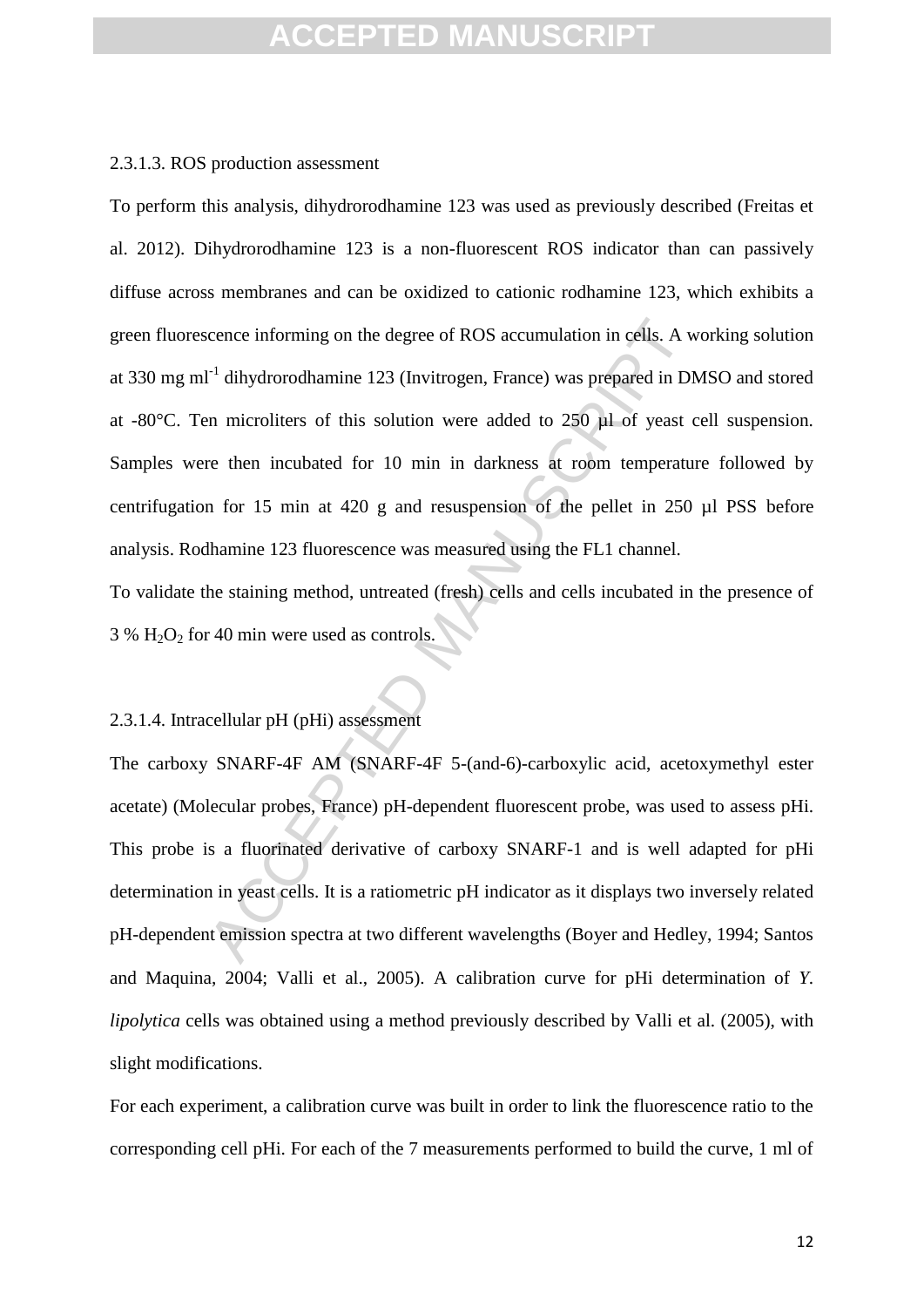4 to 8) supplemented with 30  $\mu$ M of amphotericin B (Sigma Ald<br>
v Valli et al. (2005). Cells were incubated for 1 h at 37°C in<br>
0 rpm) and kept on ice prior to flow cytometry analysis. The two<br>
certa were recorded using fresh *Y. lipolytica* cells  $(5x10^6 \text{ cells ml}^{-1})$  was washed by centrifugation for 15 min at 420 g, and resuspended in 250  $\mu$ l of loading buffer (McIlvaine buffer at pH 5.5 with a 20  $\mu$ M carboxy SNARF-4F AM final concentration). Cells were incubated for 11 min in darkness at 28°C under agitation, using an orbital shaker at 150 rpm allowing the probe to penetrate the cells. Cells were then washed and resuspended in 250 µl of different McIlvaine buffers (pH ranging from 4 to 8) supplemented with 30 µM of amphotericin B (Sigma Aldrich, France) as described by Valli et al. (2005). Cells were incubated for 1 h at 37°C in darkness under agitation (150 rpm) and kept on ice prior to flow cytometry analysis. The two pH-dependent emission spectra were recorded using the FL2 and FL4 channels. The calibration curve was then obtained by plotting the fluorescence ratio (FL2/FL4) of each sample with respect to the pH of the different McIlvaine buffers using a second-order polynomial function. To determine yeast cell pHi from the different assays, the cell suspension was centrifuged for 5 min at 11 000 g, and the supernatant was kept at room temperature until further use. The pellet was suspended in 250 µl loading buffer and incubated as described above. After a washing step, the supernatant was discarded and the pellet resuspended in 250 µl of its respective supernatant and incubated for an additional 2.5 h in darkness at room temperature before flow cytometry analysis. pHi was also determined for fresh cells  $(5x10^6 \text{ cells ml}^{-1})$  following the same protocol. The obtained fluorescence ratio was converted into pHi value using the equation generated by the calibration curve.

## *2.3.2 Scanning electron microscopy (SEM)*

Yeast cell morphology after 3 and 6 d incubation in the control and active supernatants was investigated using conventional SEM (HITACHI S-3200N). After incubation,  $5x10^6$  yeast cells (after sample dilution when appropriate) were centrifuged for 7 min at 6 700 g, washed twice in 0.1 M sodium cacodylate buffer at pH 5 (Electron Microscopy Sciences, France) and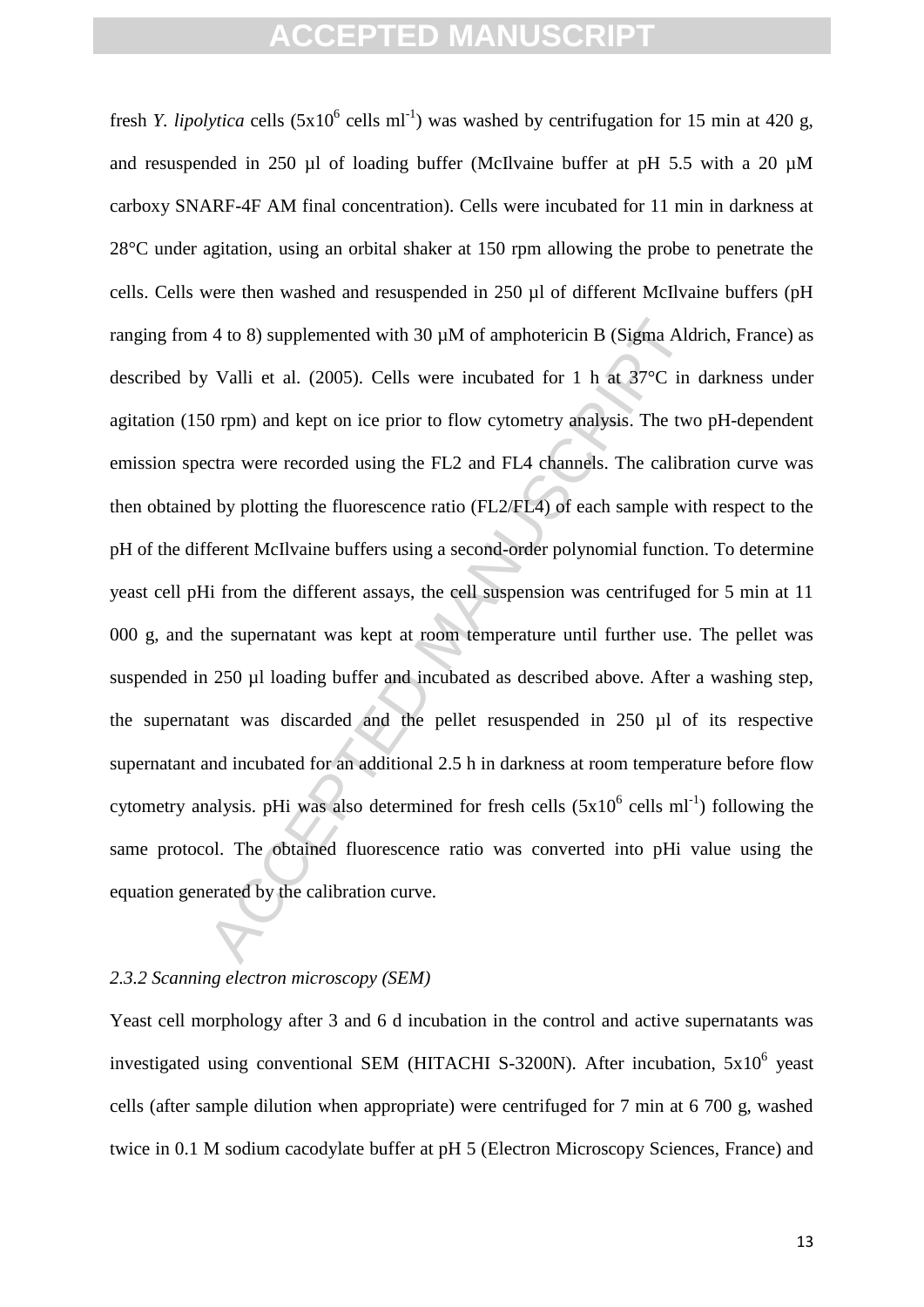resuspended in 1 ml in the same buffer. After filtration through a 0.22 µm polycarbonate membrane filter (Fisher scientific, France), the latter was incubated for 4 h in a closed Petri dish containing 10 drops of Karnovsky solution, which consisted of 4% paraformaldehyde and 2.5% glutaraldehyde in 0.1 M cacodylate buffer (pH 5). Finally, the filter was removed from the Petri dish and left to air-dry overnight in a new Petri dish before SEM analysis.

## *2.4. Organic acid quantification in fermented milk supernatants*

acid quantification in fermented milk supernatants<br>
als present in control and active supernatants were quantified<br>
elguesmia et al. 2014) with a high-performance liquid chromate<br>
9 series (Agilent Technologies, Santa Clar Organic acids present in control and active supernatants were quantified as previously described (Belguesmia et al. 2014) with a high-performance liquid chromatograph (HPLC) Agilent 1100 series (Agilent Technologies, Santa Clara, CA) equipped with a Rezex ROA-Organic Acid analysis column (300 x 7.8 mm, Phenomenex, Australia), a UV detector set at 210 nm and a refractive index detector. External standard curves of succinic, lactic, acetic, 2 pyrrolidone-5-carboxylic, L-3-phenyllactic, hexanoic, hydroxyphenyllactic, 2 hydroxybenzoic and salicylic acids (Sigma, St Louis, MO) were used for quantification.

#### *2.5. Statistical analyses*

Statistical analyses were performed using Statistica for Windows (version 10 Statsoft Inc., Tulsa, USA). Analysis of variance (ANOVA) and a Fisher's least significant difference test (*P<0.05*) were applied on data obtained from bacterial enumerations and flow cytometry analyses to detect any significant differences between treatments for each incubation period or between each incubation period for each treatment. A student t-test was applied to concentrations of organic acids obtained by HPLC to detect any significant differences between control and active supernatants (*P<0.05*).

#### **3. Results**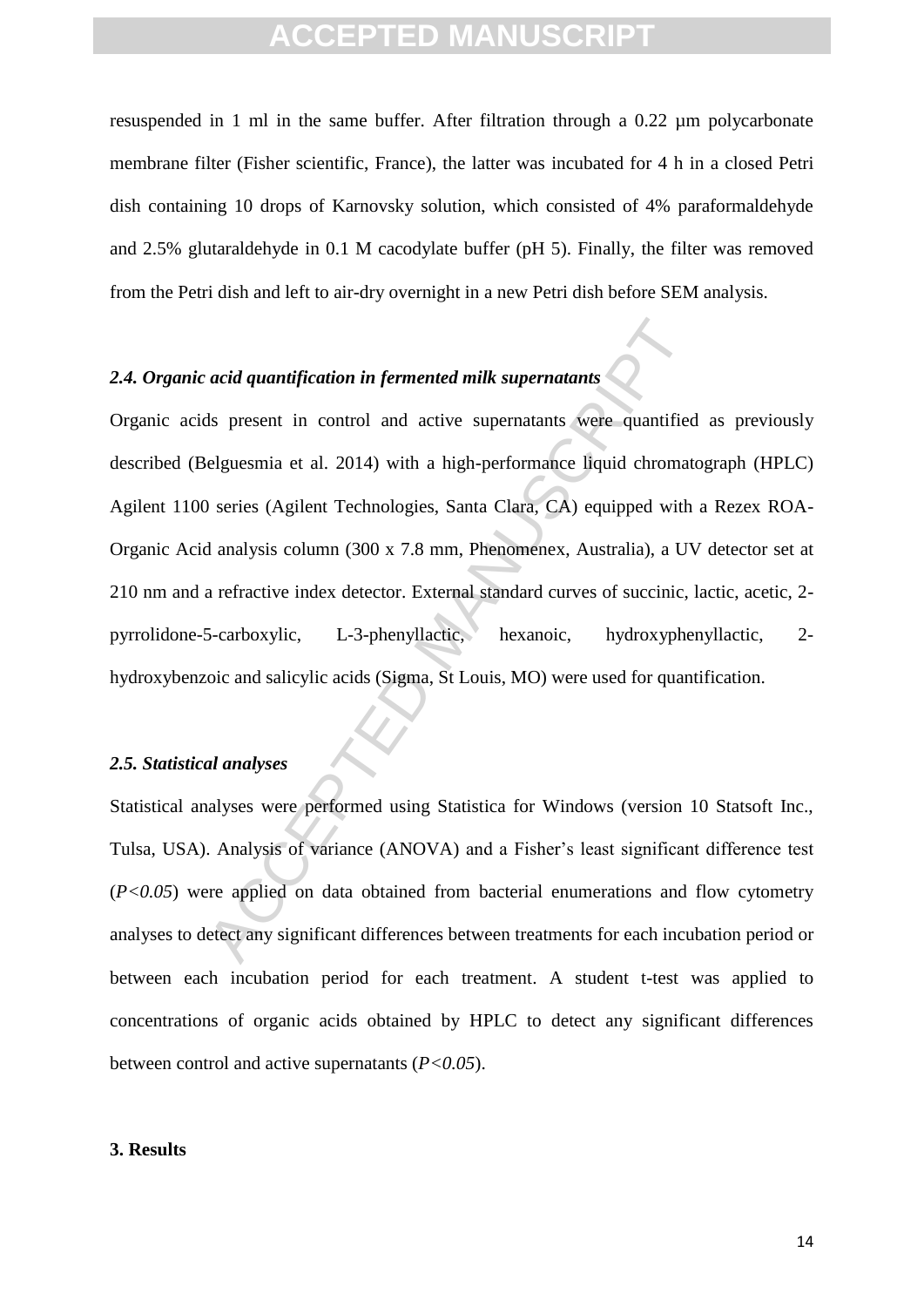### *3.1. pH and bacterial enumeration*

After storage for 2 weeks, the pH of control yogurt (pH  $4.2\pm0.1$ ) and fermented milk supplemented with *L. harbinensis* K.V9.3.1.Np (pH 4.3±0.1) were similar (*P>0.05*). Starter culture concentrations were similar in both fermented milks with  $7.8\pm0.2 \log_{10} CFU$  ml<sup>-1</sup> and  $9.0\pm0.1$  log<sub>10</sub> CFU ml<sup>-1</sup> for *L. bulgaricus* and *S. thermophilus,* respectively. *L. harbinensis* K.V9.3.1.Np population was estimated at  $8.0 \pm 0.2$  log<sub>10</sub> CFU ml<sup>-1</sup>. These results were consistent with those of Delavenne et al. (2013), showing that the bioprotective strain did not interfere with acidification properties and starter culture growth.

## *3.2. Effects of fermented milk supernatants on* **Y. lipolytica** *cell population and viability*

*Y. lipolytica* cell population and viability in the different supernatants were monitored over time (3, 6 and 10 d) using a Malassez cell counting chamber, surface-plating on PDA as well as flow cytometry.

population was estimated at 8.0±0.2 log<sub>10</sub> CFU ml<sup>-1</sup>. These<br>ith those of Delavenne et al. (2013), showing that the bioprotective<br>acidification properties and starter culture growth.<br>Af fermented milk supernatants on **Y** As shown in Figure 1A, *Y. lipolytica* grew within 3 d in the control supernatant and reached cultivable populations of  $7.4 \pm 0.4 \log_{10}$  CFU ml<sup>-1</sup> after 6 d. Yeast populations estimated using a Malassez cell counting chamber were higher with counts  $0.5 \log_{10}$  to  $1.8 \log_{10}$  above cultivable populations. In contrast, cultivable yeast populations determined on PDA significantly decreased after 3 d incubation in the active supernatant and supernatants supplemented with acetic acid or natamycin  $(P<0.05)$ . It is worth mentioning that colony formation of yeasts obtained from active supernatant was markedly slower than that of yeasts from control supernatant (Figure S1), suggesting that active supernatant stressed the yeast cells. Finally, while cultivable population remained stable after 6 and 10 d in the supernatants supplemented with acetic acid or natamycin, yeast cell counts in active supernatant slightly increased from 4.3  $log_{10}$  CFU ml<sup>-1</sup> on d 3 to 5.6 CFU ml<sup>-1</sup> on d 10. Cell counts per millilitre determined with a Malassez cell counting chamber remained stable over time  $({\sim}6 \log_{10}$  cells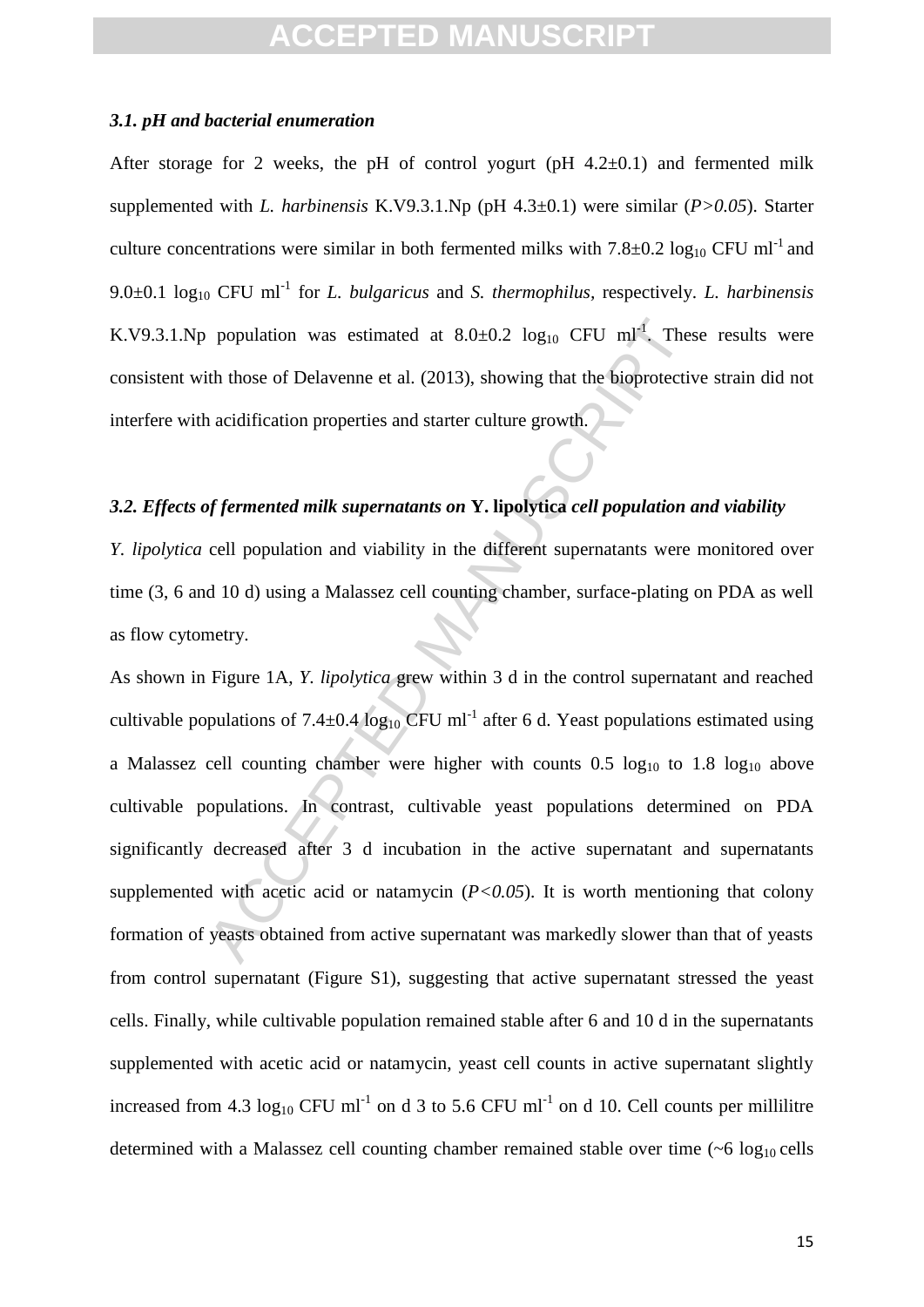$ml^{-1}$ ) in active and supernatants supplemented with acetic acid or natamycin, while it increased up to  $\sim 8 \log_{10}$  cells ml<sup>-1</sup> in the control supernatant (Figure 1A).

led to 99.7 % of viable cells (with undamaged membrane), where dells were obtained for heat-treated cells (Figure S2). Except in d with natamycin, no significant difference in the high proportion-<br>membranes was obtained Cell proportions presenting undamaged or damaged membranes were estimated using the LIVE/DEAD BacLight viability kit combined with flow cytometry. First, fresh and heattreated *Y. lipolytica* cells were stained with both SYTO 9 and PI dyes. As expected, fresh cell staining leaded to 99.7 % of viable cells (with undamaged membrane), whereas 99.9 % of permeabilized cells were obtained for heat-treated cells (Figure S2). Except in the supernatant supplemented with natamycin, no significant difference in the high proportion of cells with undamaged membranes was obtained  $(P>0.05)$ , indicating that these treatments did not affect membrane permeability, whatever the incubation period. Indeed, the mean percentage of cells with undamaged membrane respectively ranged from  $86.7\pm2.0$  to  $99.1\pm0.6$  %,  $86.6\pm11.4$  to  $90.9\pm1.5$  % and from  $82.8\pm11.1$  to  $95.3\pm1.3$  %, after incubation respectively in the control supernatant, in the supernatant supplemented with acetic acid and in the active supernatant (Figure 1B). In contrast, the cell proportion presenting undamaged membrane dramatically decreased in the supernatant supplemented with natamycin. Indeed, in this condition, cells with undamaged membranes represented  $62.6\pm 2.3$  % of the total cells after 3 d, while they only represented  $33.3\pm21$  and  $0.4\pm0.3$  % of the total cells on d 6 and d 10, respectively (Figure 1B).

### *3.3. Effects of fermented milk supernatants on* **Y. lipolytica** *cell membrane potential*

Several control experiments were performed to ensure the validity of the method. Fresh *Y. lipolytica* cells were stained with  $DIOC<sub>6</sub>(3)$  yielding to 90.9 % of cells with polarized cytoplasmic and mitochondrial membranes, while CCCP-treated cells stained with  $DIOC<sub>6</sub>(3)$ only exhibited 16.4 % of cells with polarized membranes (Figure S3A, S3B). Consequently, the use of this dye for characterization of *Y. lipolytica* membrane potential changes was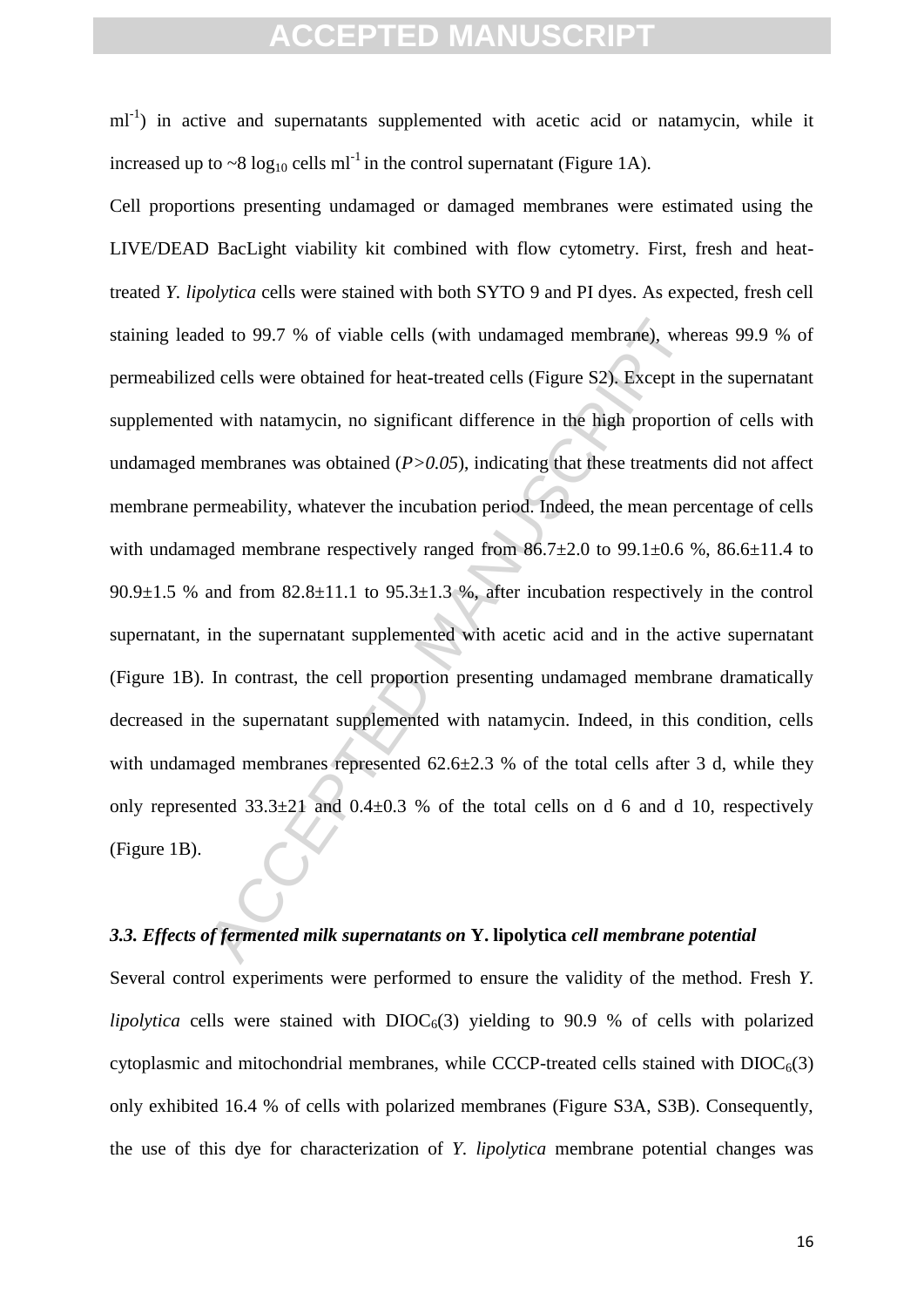validated.  $DIOC<sub>6</sub>(3)$  was also combined with PI to stain fresh and heat-treated *Y. lipolytica* cells. As expected, up to 93.6 % of fresh cells had polarized membranes and only 1.5 % had a permeabilized membrane, while all heat-treated cells (99.8 %) presented a permeabilized membrane (Figure S3C, S3D).

(Table 1). Despite a significant decrease of mean percentages<br>embrane cells observed between d 3 and d 6 for both the control<br>( $P<0.05$ ), the mean percentages were significantly lower in act<br>matant ( $P<0.05$ ). This membra Membrane potential and cell integrity were evaluated for all treatments after incubation for 3, 6 and 10 d (Table 1). Despite a significant decrease of mean percentages of intact and polarized membrane cells observed between d 3 and d 6 for both the control and the active supernatants  $(P<0.05)$ , the mean percentages were significantly lower in active than in the control supernatant (*P<0.05*). This membrane polarity loss was concomitant with a significant increase in depolarized membrane  $(P<0.05)$  but not with permeabilized membrane cells (*P>0.05*), as previously observed after SYTO 9/PI staining. Nevertheless, between d 6 and d 10, the mean polarized membrane cell percentage significantly increased in the active supernatant to reach a similar mean percentage as in the control supernatant  $(P<0.05)$ . Interestingly, a similar trend to that observed in active supernatant was obtained for the supernatant supplemented with acetic acid.

In contrast, cells incubated with natamycin behaved differently. Indeed, after 3 d, a high proportion of permeabilized membrane cells was observed. After 6 d, more than 50% of total cells exhibited a depolarized membrane, which was again accompanied by an important increase in the proportion of permeabilized membrane cells at d 10 (Table 1).

### *3.4. Effects of fermented milk supernatants on ROS production in* **Y. lipolytica**

H2O2 treatment of *Y. lipolytica* cells, followed by dihydrorodhamine 123 staining, oxidized most cells (99.1 %) as compared to untreated fresh cells (5.3 %), validating the use of this dye for monitoring ROS production in *Y. lipolytica* (Figure S4). As shown in Figure 2, ROS production was detected for all tested conditions. Overall, higher proportions of ROS-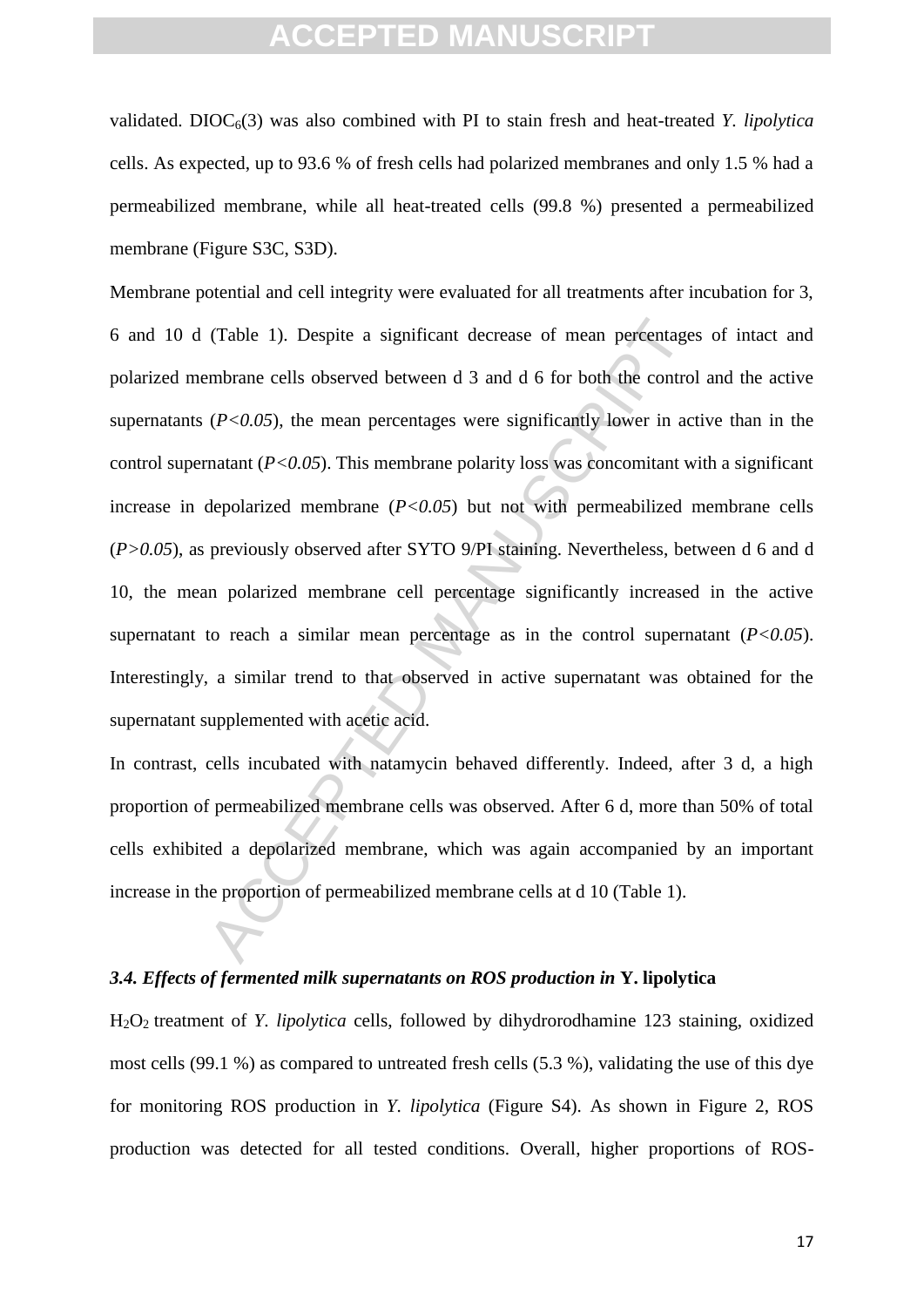producing cells were observed in supernatant supplemented with acetic acid and natamycin than in the control and active supernatants; however this trend was not statistically significant (*P>0.05*) (Figure 2).

#### *3.5. Effects of fermented milk supernatants on* **Y. lipolytica** *intracellular pH*

curve was first generated by plotting the fluorescence ratios (580 SNARF-4F AM probe against their corresponding pH equilibrate e polynomial model was fitted to the experimental data (Figure S ulations in the tested condi A calibration curve was first generated by plotting the fluorescence ratios (580 nm/640 nm) of the carboxy SNARF-4F AM probe against their corresponding pH equilibrated cell values. A second degree polynomial model was fitted to the experimental data (Figure S5) and used for the pHi calculations in the tested conditions. Based on the appearance of the calibration curve, pHi calculations were less accurate when pHi were higher than 6.5. Intracellular pH of fresh cells harvested at the end of the exponential phase and grown in PDB was  $6.5 \pm 0.2$ .

As shown in Table 2, after 3 d incubation, *Y. lipolytica* pHi was approximately 1 pH unit lower in active (pHi ranging from 3.81 to 4.18) than in the control supernatant (pHi ranging from 4.94 to 4.99) despite that both the active and the control supernatants had similar pH (4.2 and 4.3, respectively). After 10 d, similar pHi values were obtained with pHi comprised between ~5.4 and ~5 for both the active and the control supernatants.

Cells incubated in control supernatant supplemented with acetic acid presented < 3.8 pHi values throughout incubation, while pHi values of cells incubated in supernatant supplemented with natamycin were below 3.8 after 3 d incubation and then increased to 4.94 and 4.99 on d 6 and d 10, respectively (Table 2).

### *3.6. Effect of fermented milk supernatants on* **Y. lipolytica** *cell morphology*

Yeast morphology was monitored after 3 and 6 d incubation in all tested conditions using SEM (Figure 3). Cells incubated in active supernatant displayed more ultrastructural changes (Figure 3B) than cells in control supernatant (Figure 3A). Indeed, we could observe cells at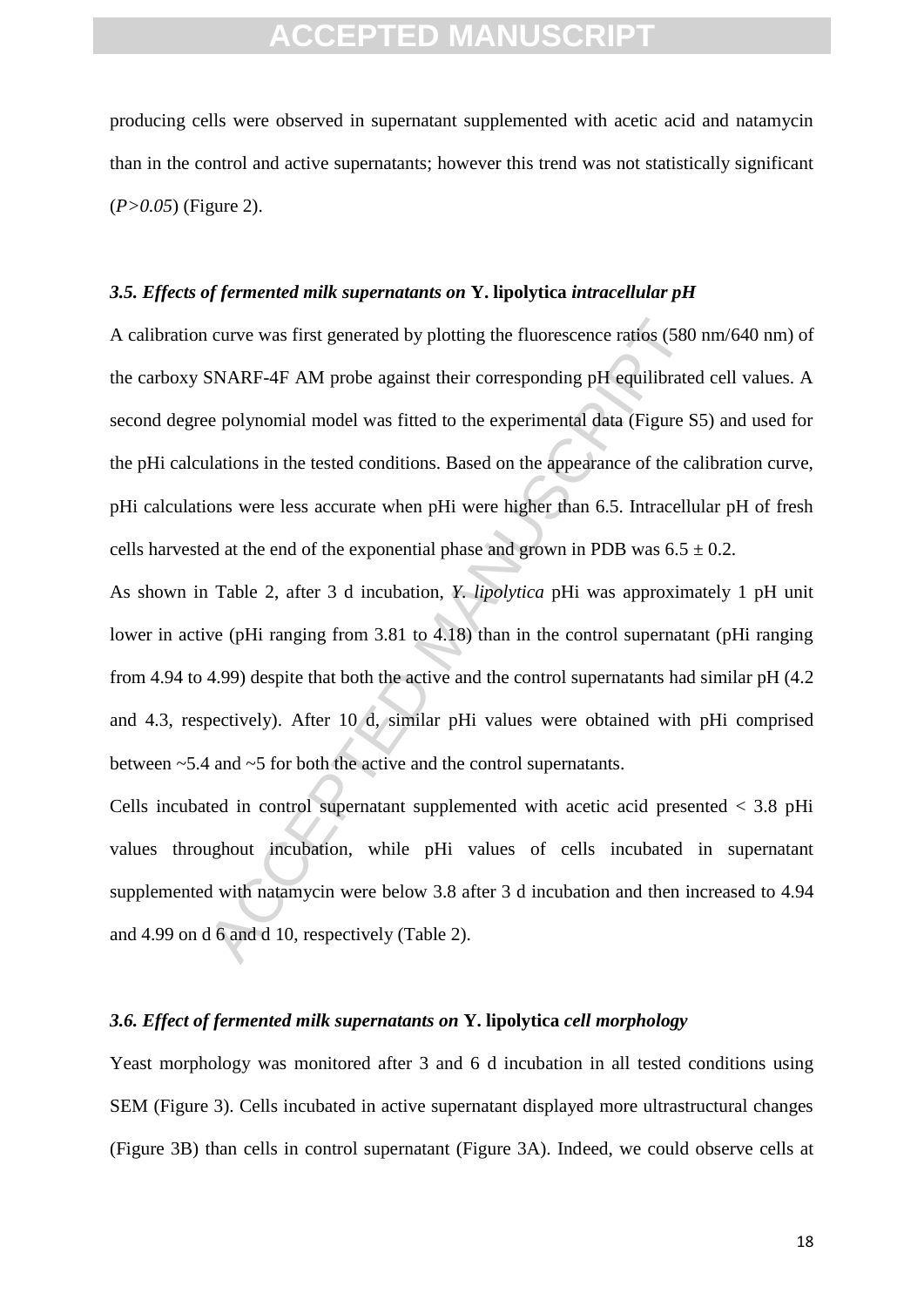different collapsing state of their cytoplasmic membrane (i.e. cells displaying a hole, which was presumably broadening with time) as well as lysed cells characterized by the sole presence of their cytoplasmic membrane. Similar observations were made for cells incubated in the supernatant supplemented with acetic acid (Figure 3C) and the one with natamycin (Figure 3D).

### *3.7. Organic acids quantification*

acids quantification<br>acids with known antifungal activities were searched for and q<br>active supernatants using HPLC. In the control supernatant, thre<br>backed and salicylic acids) were not found while in the active<br>swere dete Nine organic acids with known antifungal activities were searched for and quantified in the control and active supernatants using HPLC. In the control supernatant, three organic acids (ie. hexanoic, benzoic and salicylic acids) were not found while in the active supernatant, all organic acids were detected and quantified, except salicylic acid (Table 3). Concentrations of the two organic acids, only quantified in the active supernatant, were 1.03 mM for the hexanoic acid and 0.19 mM for the 2-hydroxybenzoic acid. Except for succinic acid, the detected acids were present at significantly higher concentrations in the active supernatant than in the control supernatant. This was particularly remarkable for lactic, acetic and 2 pyrrolidone-5-carboxylic acids, which concentrations were 1.5- (for lactic acid) to 30-fold (for acetic acid) higher in the active supernatant than in the control one.

## **4. Discussion**

During the last decade, numerous publications have described the antifungal activity of selected LAB strains against a large diversity of spoilage fungi occurring in various foods and feed (for a review see Dalié et al. 2010 and Crowley et al. 2013). As underlined by Crowley et al. (2013), while there is an increased knowledge on the nature of the produced antifungal compounds, little information is available regarding the impact of these metabolites on the target fungal species. In the present study, we investigated how the metabolites produced by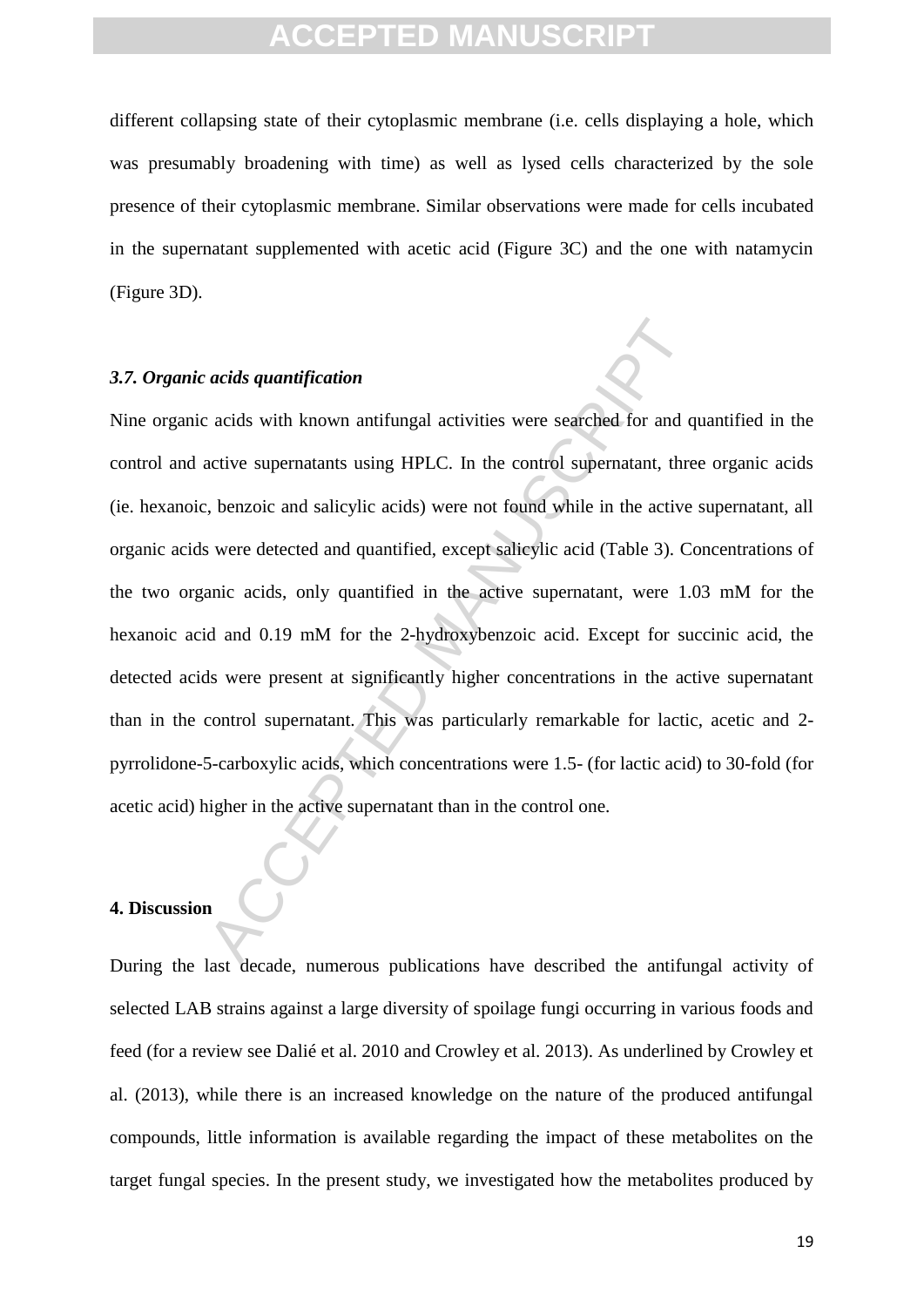*L. harbinensis* K.V9.3.1Np affected the physiological status and cell morphology of *Y. lipolytica*, an acid resistant yeast commonly involved in spoilage of dairy products. These effects were also compared with those of two well-known antifungal compounds, namely acetic acid and natamycin, which exhibit different action modes.

is K.V9.3.1Np was its fungistatic activity for up to 10 d against<br>ered to be difficult to inhibit (Prahailong and Fleet, 1997). Usin<br>bined with flow cytometry analysis, we showed that yeast cells v<br>at the metabolites pres The first striking effect of the cell-free supernatant obtained from fermented milk made with *L. harbinensis* K.V9.3.1Np was its fungistatic activity for up to 10 d against *Y. lipolytica*, a yeast considered to be difficult to inhibit (Prahailong and Fleet, 1997). Using LIVE/DEAD staining combined with flow cytometry analysis, we showed that yeast cells were still viable indicating that the metabolites present in the active supernatant had a fungistatic rather than fungicidal effect. This result was confirmed by a significant cultivability loss and a subsequent delayed detection of yeast colonies on agar plates. Indeed, cultivable cells decreased of up to 2  $log_{10}$  CFU ml<sup>-1</sup> after incubation in active supernatant while at the same time, yeast cell numbers remained stable and ~90% of cells had an undamaged membrane. Thus, it indicates that a very large proportion of cells were under a viable but not cultivable (VNC) state. The VNC state, in which cells maintain a detectable metabolic activity but are unable to grow on culture media, has been extensively studied in pathogenic bacteria but also exists in yeast (Hawser and Islam, 1999; Salma et al., 2013; Yamamoto, 2000). Furthermore, the present results were in agreement with those of Delavenne et al. (2015), showing the remarkable antifungal activity of *L. harbinensis* K.V9.3.1Np in fermented milk. Moreover, it is worth mentioning that the *Y. lipolytica* inoculum level used in this study  $(10^6 \text{ CFU ml}^{-1} \text{ of }$ supernatant) does not reflect the yeast population usually encountered during spoilage, which is generally far lower (<100 CFU  $g^{-1}$ ). Thus, the obtained results can be associated with a worst-case scenario and suggest even stronger results in the presence of low population contamination.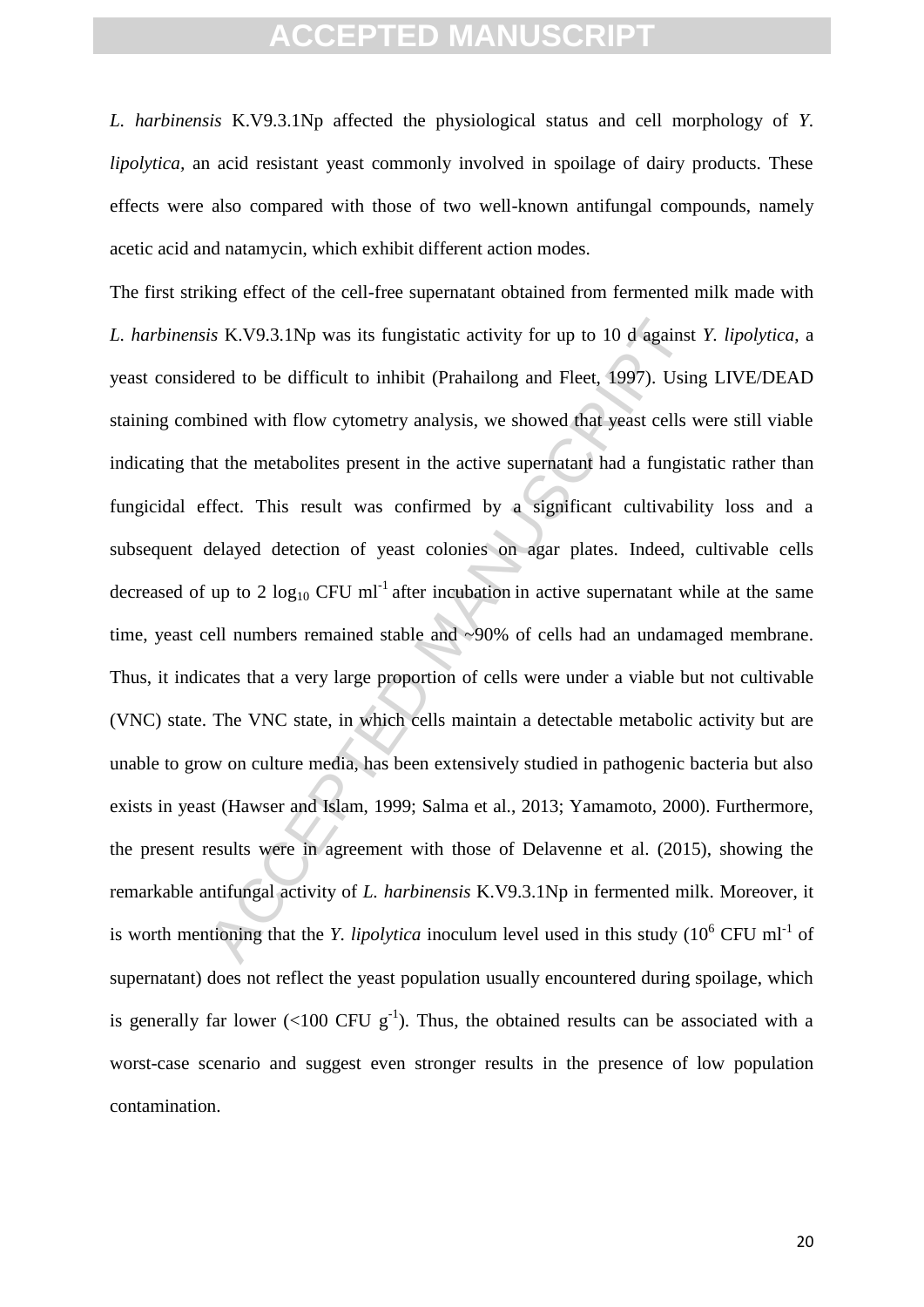antifungal organic acids were significantly more abundant<br>han in the control one. Among them, lactic and acetic acids were<br>35.86 and 11.57 mM, respectively) while 2-pyrrolidone-5-carbo<br>xybenzoic acids were found in much l No significant effect on yeast cell membrane permeability and ROS production were observed for the active supernatant, while this supernatant induced cell membrane depolarization and pHi decrease, both likely responsible for growth inhibition and yeast cell cultivability loss. Interestingly, the effect of fermented milk supernatant supplemented with acetic acid was quite similar to that observed with the active supernatant. Organic acids quantification showed that known antifungal organic acids were significantly more abundant in the active supernatant than in the control one. Among them, lactic and acetic acids were found in large quantities (235.86 and 11.57 mM, respectively) while 2-pyrrolidone-5-carboxylic, hexanoic and 2-hydroxybenzoic acids were found in much lower concentrations (from 0.19 to 1.03 mM). These results and the observed physiological changes supported the idea that the antifungal activity of *L. harbinensis* K.V9.3.1Np may be due to the synergistic action of organic acids as also shown by other authors (Belguesmia et al. 2014; Dalié et al. 2010). Indeed, at low extracellular pH, weak acids are able to diffuse through the cytoplasmic membrane and enter the cell. The neutral pHi causes their dissociation into charged anions, which are not able to diffuse back out causing intracellular acidification (Stratford et al., 2013; Ullah et al., 2012). Furthermore, an indirect consequence of a weak acid stress could be the disturbance of the cytoplasmic membrane (Krebs et al., 1983; Neal et al., 1965; Sikkema et al., 1995; Stratford and Anslow, 1998). It would be interesting to further investigate the contribution of these organic acids to the antifungal activity by determining their minimum inhibitory concentrations (MICs) both individually and in mixture and their mode of action. Similar severe physiological changes were observed on the wine-related yeast *Hanseniaspora guilliermondii* in response to antimicrobial peptides (AMPs) produced by *Saccharomyces cerevisiae* (Branco et al. 2015). After 24h of exposure, AMPs permeabilized the membrane of most yeast cells disturbing pHi homeostasis and leading to a total cultivability loss.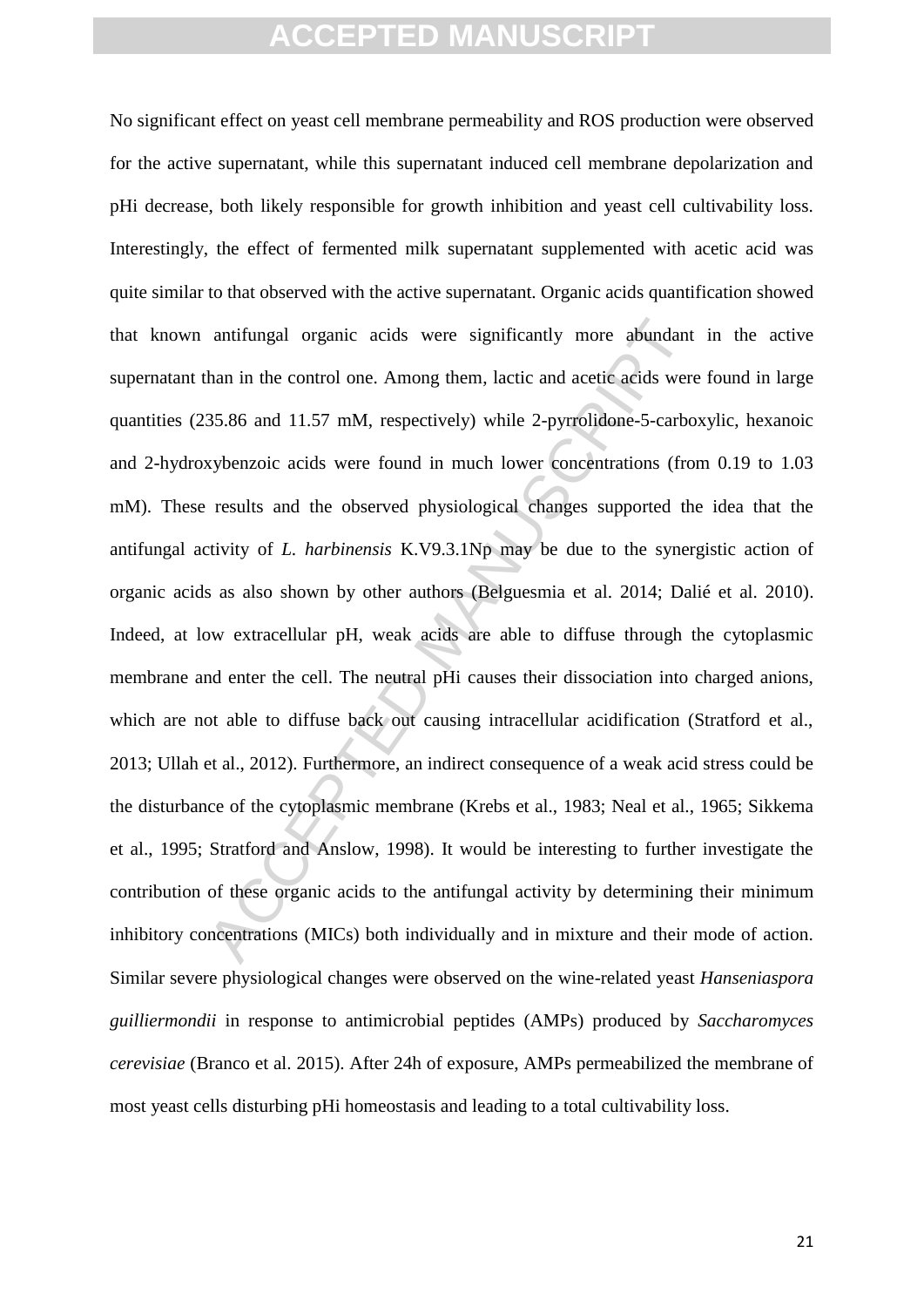I by cells displaying a hole, which is presumably broadening with<br>cells with the sole presence of their cytoplasmic membrane). I<br>not as severe as those observed for natamycin, which directly ta<br>lasmic membrane (Te Welscher In the present study, physiological changes of yeast cells when cells were incubated with active supernatant were also accompanied by ultrastructural changes as shown by conventional SEM. Indeed, after 6 d incubation, cells with irregular shapes at different stages of collapsing of their cytoplasmic membrane were observed while after incubation in control supernatant cells were intact with a smooth surface. The different stages of collapsing were characterised by cells displaying a hole, which is presumably broadening with time as well as lysed cells (cells with the sole presence of their cytoplasmic membrane). However, these effects were not as severe as those observed for natamycin, which directly targets ergosterol in the cytoplasmic membrane (Te Welscher et al., 2008). These observed morphological changes may be the result of an autophagy phenomenon, which is a nutrient degradation and recycling process. Indeed, cell component degradation helps to prolong cell survival or allows differentiation during specific conditions such as nutrient starvation (e.g., carbon, nitrogen), physical stress, growth factor limitation and ROS accumulation caused by oxidative stress (Khan et al., 2012; Lichtenstein et al., 2010; Mizushima and Klionsky, 2007). This phenomenon can ultimately lead to cellular degradation, apoptosis and cell death (Khan et al., 2012). It can be hypothesized that organic acids present in the active supernatant are also responsible for the observed morphological changes. Nevertheless, after incubation for 10 d in the active supernatant, *Y. lipolytica* was able to return to its initial physiological state, thus showing its remarkable adaptation capacity and high resistance towards organic acids as previously shown (Praphailong and Fleet, 1997).

In conclusion, the present study has brought new information on the antifungal mechanism of a bacterial bioprotective culture able to prevent fungal spoilage in fermented milk. Indeed, despite the viability of the yeast cells, *L. harbinensis* K.V9.3.1Np metabolites, in particular organic acids such as acetic, lactic, 2-pyrrolidone-5-carboxylic, hexanoic and 2 hydroxybenzoic acids, may act in a synergetic manner to prevent *Y. lipolytica* growth by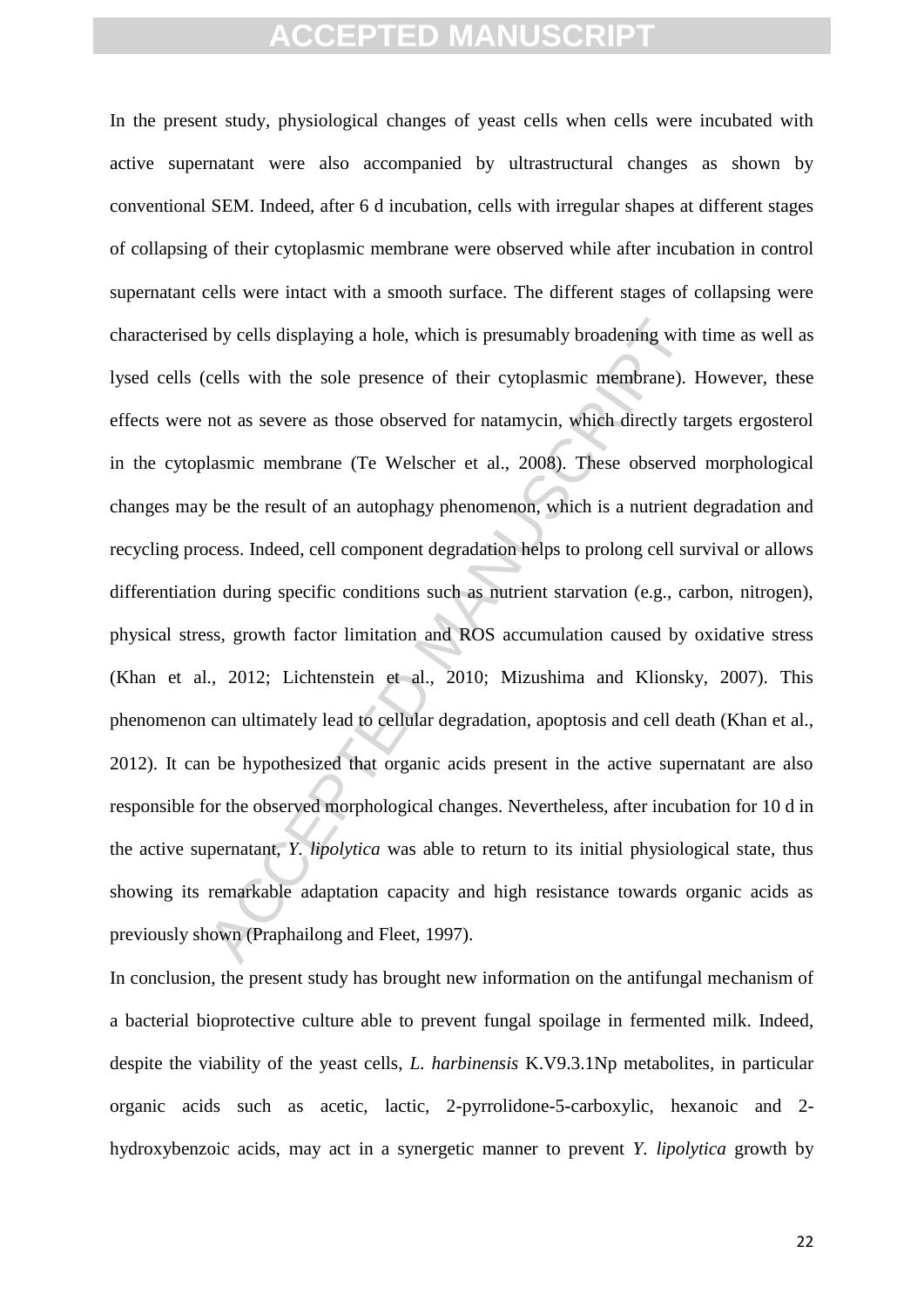inducing membrane depolarization and pHi decrease. It was also shown that a sub-population of cells was under a VNC state and that cells could undergo morphological changes such as membrane collapsing and cell lysis. It would be of interest to investigate the response of *Y. lipolytica* at the gene and protein expression levels to identify which cellular functions are targeted and how *Y. lipolytica* is able to cope with the stress generated by *L. harbinensis*  K.V9.3.1Np metabolites.

### **Acknowledgements**

The authors thank G. Sinquin (Université de Bretagne Occidentale, Plateforme d'imagerie et de mesures en microscopie) for his technical assistance in SEM imaging.

### **References**

- metabolites.<br> **Example 18.1**<br> **Example 18.1**<br> **Example 18.1**<br> **Example 18.2**<br> **Example 18.2**<br> **Example 18.2**<br> **Example 18.2**<br> **Example 18.2**<br> **Example 18.2**<br> **Example 18.2**<br> **Example 14.9.**<br> **Example 14.9.**<br> **Example 14.9.** Ashraf, R., Shah, N. P., 2011. Selective and differential enumerations of *Lactobacillus delbrueckii* subsp. *bulgaricus*, *Streptococcus thermophilus, Lactobacillus acidophilus, Lactobacillus casei* and *Bifidobacterium* spp. in yoghurt-A review. International journal of food microbiology 149, 194-208.
- Aunsbjerg, S. D., Honoré, A. H., Marcussen, J., Ebrahimi, P., Vogensen, F. K., Benfeldt, C., Skov, T., Knøchel, S., 2015. Contribution of volatiles to the antifungal effect of *Lactobacillus paracasei* in defined medium and yogurt. International journal of food microbiology *194*, 46-53.
- Belguesmia, Y., Rabesona, H., Mounier, J., Pawtowsky, A., Le Blay, G., Barbier, G., Haertlé, T., Chobert, J. M., 2014. Characterization of antifungal organic acids produced by *Lactobacillus harbinensis* K. V9. 3.1 Np immobilized in gellan–xanthan beads during batch fermentation. Food Control 36, 205-211.

Bernardeau, M., Vernoux, J. P., Henri-Dubernet, S., Guéguen, M., 2008. Safety assessment of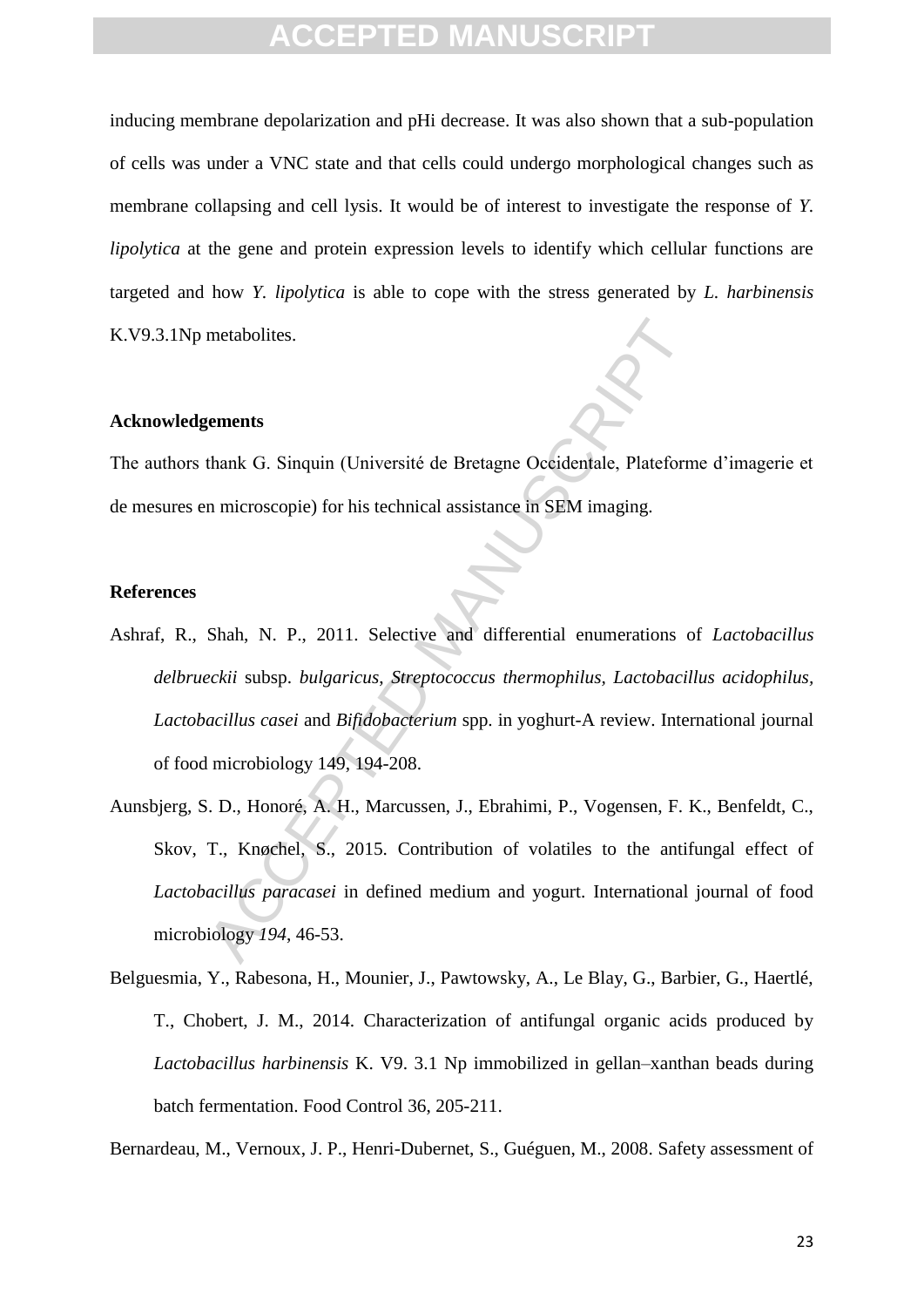dairy microorganisms: the *Lactobacillus* genus. International Journal of Food Microbiology 126, 278-285.

- Boyer, M. J., D. W. Hedley., 1994. Measurement of intracellular pH. Methods in Cell Biology 41, 135-148.
- ed by *Saccharomyces cerevisiae* induce alterations in the in<br>
ane permeability and culturability of *Hanseniaspora* guillie<br>
tional journal of food microbiology 205, 112-118.<br>
Gobetti, M., Rossi, J., Damiani, P., 1998. An Branco, P., Viana, T., Albergaria, H., Arneborg, N., 2015. Antimicrobial peptides (AMPs) produced by *Saccharomyces cerevisiae* induce alterations in the intracellular pH, membrane permeability and culturability of *Hanseniaspora guilliermondii* cells. International journal of food microbiology 205, 112-118.
- Corsetti, A., Gobetti, M., Rossi, J., Damiani, P., 1998. Antimould activity of sourdough lactic acid bacteria: identification of a mixture of organic acids produced by *Lactobacillus sanfrancisco* CB1. Applied Microbiology and Biotechnology 50, 253-256.
- Crowley, S., Mahony, J., van Sinderen, D., 2012. Comparative analysis of two antifungal *Lactobacillus plantarum* isolates and their application as bioprotectants in refrigerated foods. Journal of Applied Microbiology 113, 1417-1427.
- Crowley, S., Mahony, J., van Sinderen, D., 2013. Current perspectives on antifungal lactic acid bacteria as natural bio-preservatives. Trends in Food Science and Technology *33*, 93-109.
- Dalié, D. K. D., Deschamps, A. M., Richard-Forget, F., 2010. Lactic acid bacteria potential for control of mould growth and mycotoxins: a review. Food Control 21, 370-380.
- Davidson, M. P., 2001. Chemical preservatives and natural antimicrobial compounds. In M. P. Doyle, L. R. Beuchat, & T. J. Montville (Eds.), Food microbiology: Fundamentals and frontiers, Washington: ASM press, pp. 593-627.
- Delavenne, E., Cliquet, S., Trunet, C., Barbier, G., Mounier, J., Le Blay, G., 2015. Characterization of the antifungal activity of *Lactobacillus harbinensis* K. V9. 3.1 Np and *Lactobacillus rhamnosus* K. C8. 3.1 I in yogurt. Food microbiology *45*, 10-17.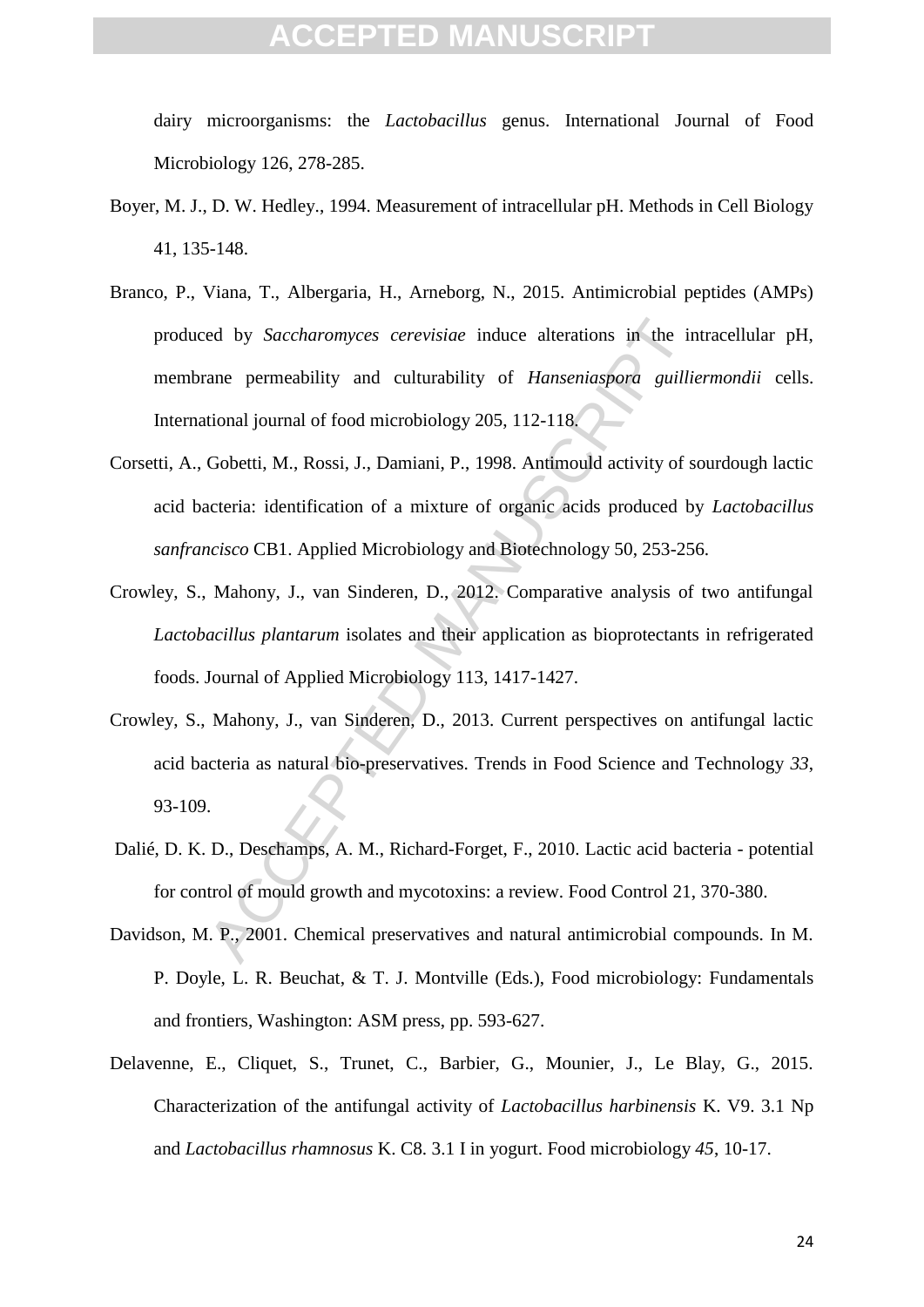- Delavenne, E., Ismail, R., Pawtowski, A., Mounier, J., Barbier, G., Le Blay, G., 2013. Assessment of lactobacilli strains as yogurt bioprotective cultures. Food Control 30, 206-213.
- Delavenne, E., Mounier, J., Asmani, K., Jany, J. L., Barbier, G., Le Blay, G., 2011. Fungal diversity in cow, goat and ewe milk. International Journal of Food Microbiology 151, 247-251.
- Delavenne, E., Mounier, J., Déniel, F., Barbier, G., Le Blay, G., 2012. Biodiversity of antifungal lactic acid bacteria isolated from raw milk samples from cow, ewe and goat over one-year period. International Journal of Food Microbiology 155, 185-190.
- Fleet, G., 1990. Yeasts in dairy products. Journal of Applied Microbiology 68, 199-211.
- Freitas, C., Neves, E., Reis, A., Passarinho, P. C., Da Silva, T. L., 2012. Effect of Acetic Acid on *Saccharomyces carlsbergensis* ATCC 6269 Batch Ethanol Production Monitored by Flow Cytometry. Applied biochemistry and biotechnology 168, 1501-1515.
- Hartemink, R., Domenech, V., Rombouts, F., 1997. LAMVAB—a new selective medium for the isolation of l*actobacilli* from faeces. Journal of Microbiological Methods 29, 77-84.
- 1.<br>
E., Mounier, J., Déniel, F., Barbier, G., Le Blay, G., 2012.<br>
gal lactic acid bacteria isolated from raw milk samples from cow<br>
ne-year period. International Journal of Food Microbiology 155, 18<br>
90. Yeasts in dairy pr Hawser, S., Islam, K. 1999. Comparisons of the effects of fungicidal and fungistatic antifungal agents on the morphogenetic transformation of Candida albicans. Journal of Antimicrobial Chemotherapy, *43*, 411-413.
- Hymery, N., Vasseur, V., Coton, M., Mounier, J., Jany, J. L., Barbier, G., Coton, E., 2014. Filamentous fungi and mycotoxins in cheese: a review. Comprehensive Reviews in Food Science and Food Safety 13, 437-456.
- Khan, I. A., Lu, J. P., Liu, X. H., Rehman, A., Lin, F. C., 2012. Multifunction of autophagyrelated genes in filamentous fungi. Microbiological research 167, 339-345.
- Krebs, H.A., Wiggins, D., Stubs, M., Sols, A. Bedoya, F., 1983. Studies on the mechanism of the antifungal action of benzoate. Biochemical Journal 214, 657-663.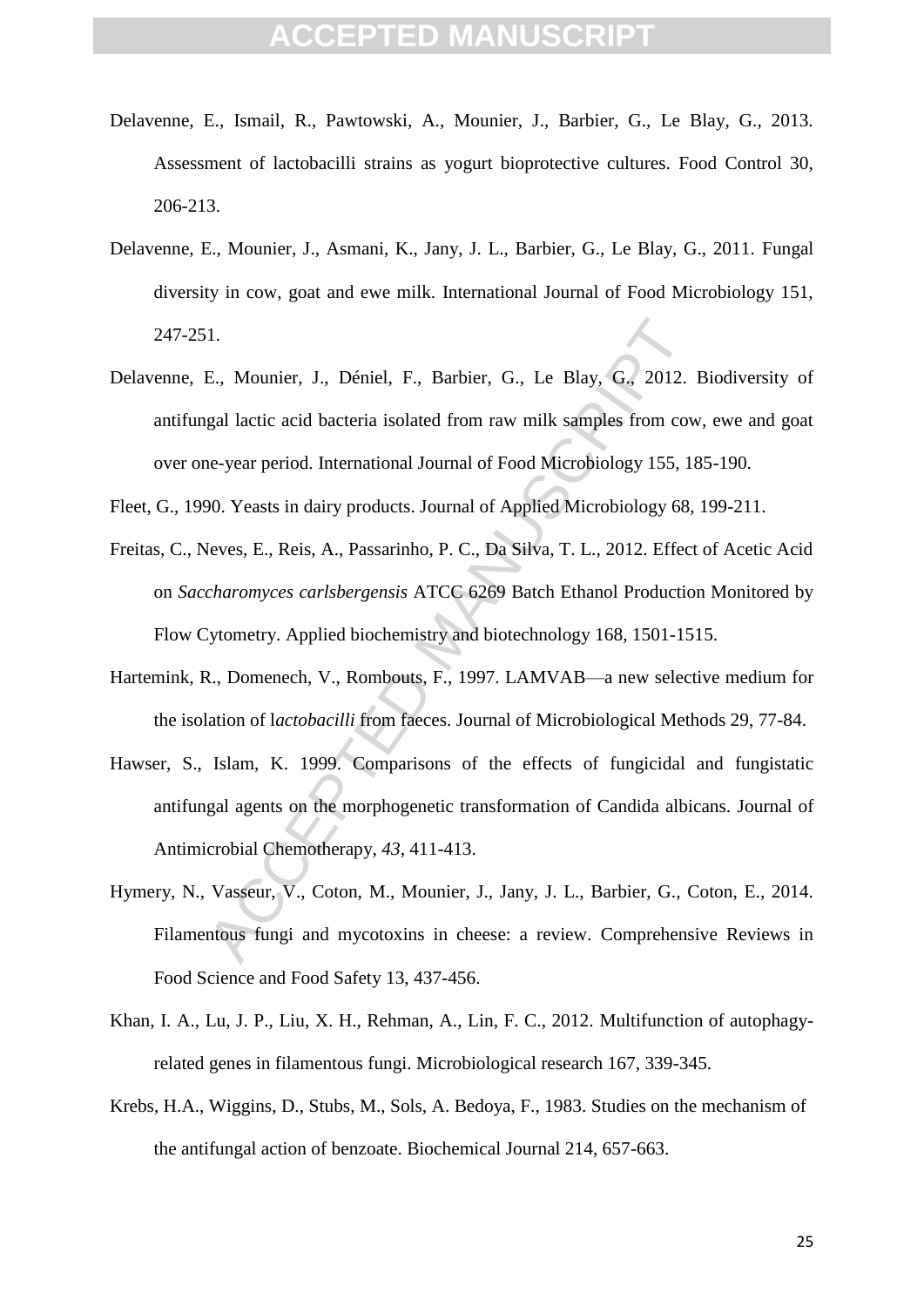- Langa, S., Landete, J. M., Martín-Cabrejas, I., Rodríguez, E., Arqués, J. L., Medina, M., 2013. *In situ* reuterin production by *Lactobacillus reuteri* in dairy products. Food Control *33*, 200-206.
- Li, H., Liu, L., Zhang, S., Uluko, H., Cui, W., Lv, j., 2013. Potential use of *Lactobacillus casei* AST18 as a bioprotective culture in yogurt. Food Control 34, 675-680.
- Lichtenstein, A., Minogue, P. J., Beyer, E. C., Berthoud, V. M., 2011. Autophagy: a pathway that contributes to connexin degradation. Journal of cell science 124, 910-920.
- Mayoral, M. B., Martín, R., Sanz, A., Hernández, P. E., González, I., García, T., 2005. Detection of *Kluyveromyces marxianus* and other spoilage yeasts in yoghurt using a PCR-culture technique. International Journal of Food Microbiology 105, 27-34.
- Mizushima, N., Klionsky, D. J., 2007. Protein turnover via autophagy: implications for metabolism. Annual Review of Nutrition 27, 19-40.
- Neal, A. L., Weinstock, J. O., Lampen, J. O., 1965. Mechanisms of fatty acid toxicity for yeast. Journal of bacteriology 90, 126-131.
- A., Minogue, P. J., Beyer, E. C., Berthoud, V. M., 2011. Autoph<br>ntributes to connexin degradation. Journal of cell science 124, 910<br>B., Martín, R., Sanz, A., Hernández, P. E., González, I., Ga<br>ion of *Kluyveromyces marxian* Pawlowska, A. M., Zannini, E., Coffey, A., Arendt, E. K. 2012. Green preservatives": combating fungi in the food and feed industry by applying antifungal lactic acid bacteria. Advances in Food and Nutrition Research, 66, 217-238.
- Pitt, J. I., Hocking, A. D., 2009. Fungi and food spoilage. Vol. 519. New York: Springer.
- Praphailong, W., Fleet, G. H., 1997. The effect of pH, sodium chloride, sucrose, sorbate and benzoate on the growth of food spoilage yeasts. Food Microbiology 14, 459-468.
- Randazzo, C. L., Torriani, S., Akkermans, A. D., de Vos, W. M., Vaughan, E. E., 2002. Diversity, dynamics, and activity of bacterial communities during production of an artisanal Sicilian cheese as evaluated by 16S rRNA analysis. Applied and Environmental Microbiology 68, 1882-1892.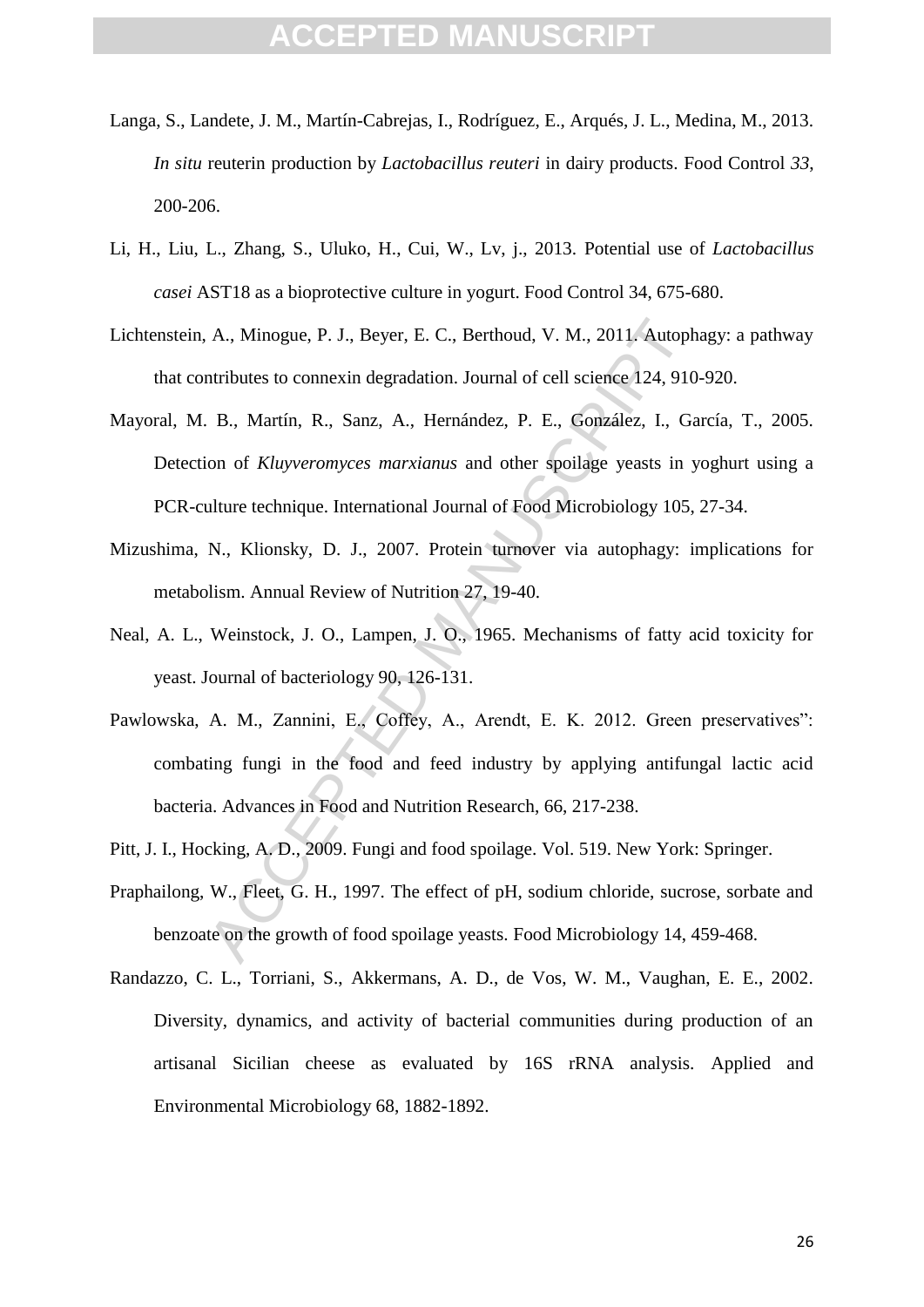- Salma, M., Rousseaux, S., Sequeira-Le Grand, A., Divol, B., Alexandre, H., 2013. Characterization of the viable but nonculturable (VBNC) state in *Saccharomyces cerevisiae*. PLoS ONE 8, e77600.
- Santos, A., D. Marquina., 2004. Ion channel activity by *Pichia membranifaciens* killer toxin. Yeast 21, 151-162.
- Schnürer, J., Magnusson, J., 2005. Antifungal lactic acid bacteria as biopreservatives. Trends in Food Science and Technology 16, 70-78
- Sikkema, J., De Bont, J. A., Poolman, B., 1995. Mechanisms of membrane toxicity of hydrocarbons. Microbiological reviews 59, 201-222.
- Stratford, M., Anslow, P. A., 1998. Evidence that sorbic acid does not inhibit yeast as a classic 'weak acid preservative'. Letters in Applied Microbiology 27, 203-206.
- Stratford, M., Nebe-von-Caron, G., Steels, H., Novodvorska, M., Ueckert, J., Archer, D. B., 2013. Weak-acid preservatives: pH and proton movements in the yeast *Saccharomyces cerevisiae*. International journal of food microbiology 161, 164-171.
- Magnusson, J., 2005. Antifungal lactic acid bacteria as biopreser<br>
1 Science and Technology 16, 70-78<br>
De Bont, J. A., Poolman, B., 1995. Mechanisms of membrarbons. Microbiological reviews 59, 201-222.<br>
., Anslow, P. A., 1 Te Welscher, Y. M., Hendrik, H., Balagué, M. M., Souza, C. M., Riezman, H., De Kruijff, B., Breukink, E. 2008. Natamycin blocks fungal growth by binding specifically to ergosterol without permeabilizing the membrane. Journal of Biological Chemistry, *283*, 6393-6401.
- Tropcheva, R., Nikolova, D., Evstatieva, Y., Danova, S., 2014. Antifungal activity and identification of *Lactobacilli*, isolated from traditional dairy product "katak". *Anaerobe 28*, 78-84.
- Ullah, A., Orij, R., Brul, S., & Smits, G. J., 2012. Quantitative analysis of the modes of growth inhibition by weak organic acids in *Saccharomyces cerevisiae*. Applied and environmental microbiology 78, 8377-8387.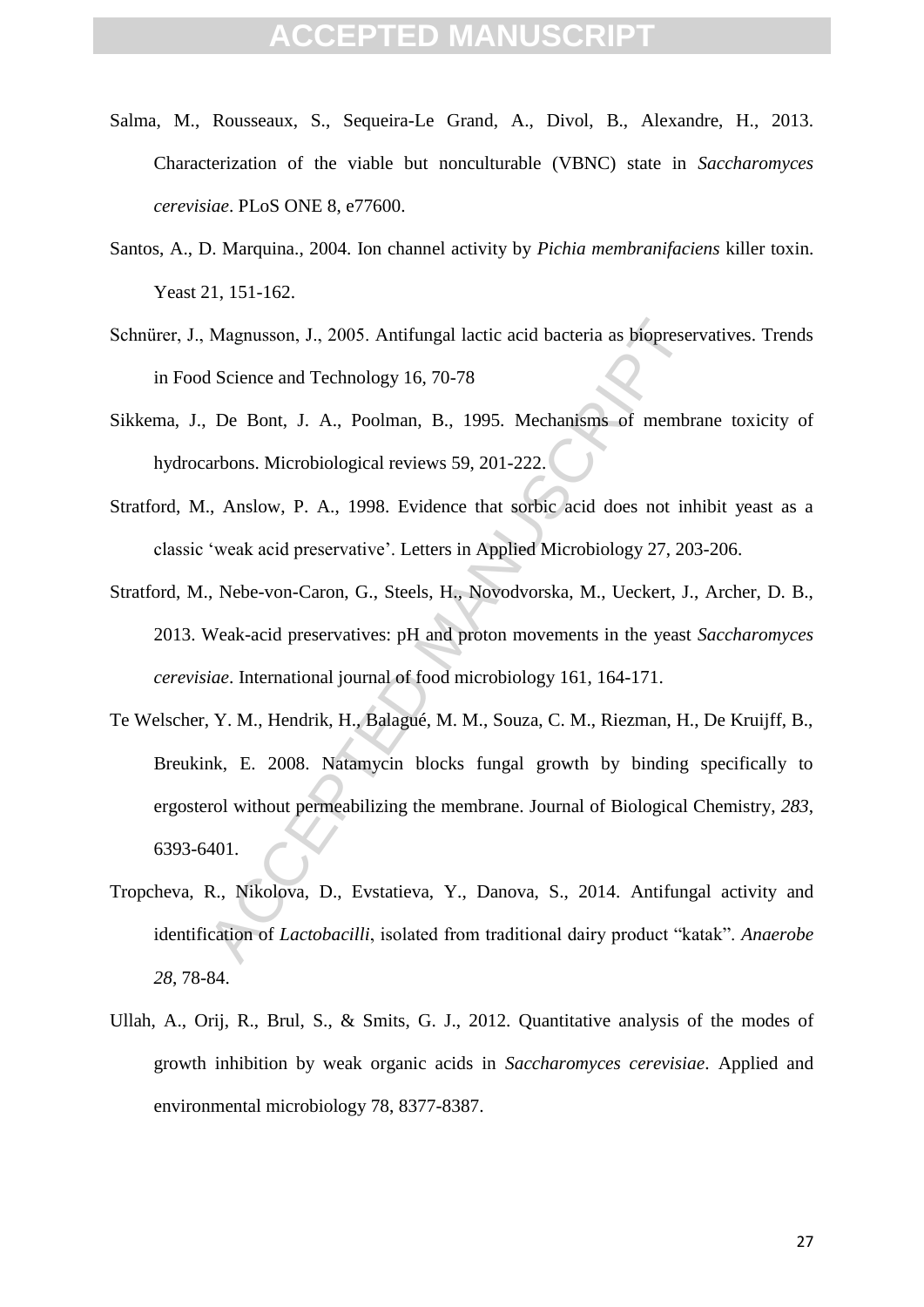- Valli, M., Sauer, M., Branduardi, P., Borth, N., Porro, D., Mattanovich, D., 2005. Intracellular pH distribution in *Saccharomyces cerevisiae* cell populations, analyzed by flow cytometry. Applied and environmental microbiology 71, 1515-1521.
- Yamamoto, H., 2000. Viable but nonculturable state as a general phenomenon of nonsporeforming bacteria, and its modeling. Journal of Infection and Chemotherapy *6*, 112-

114.

CEPTED MANUSCR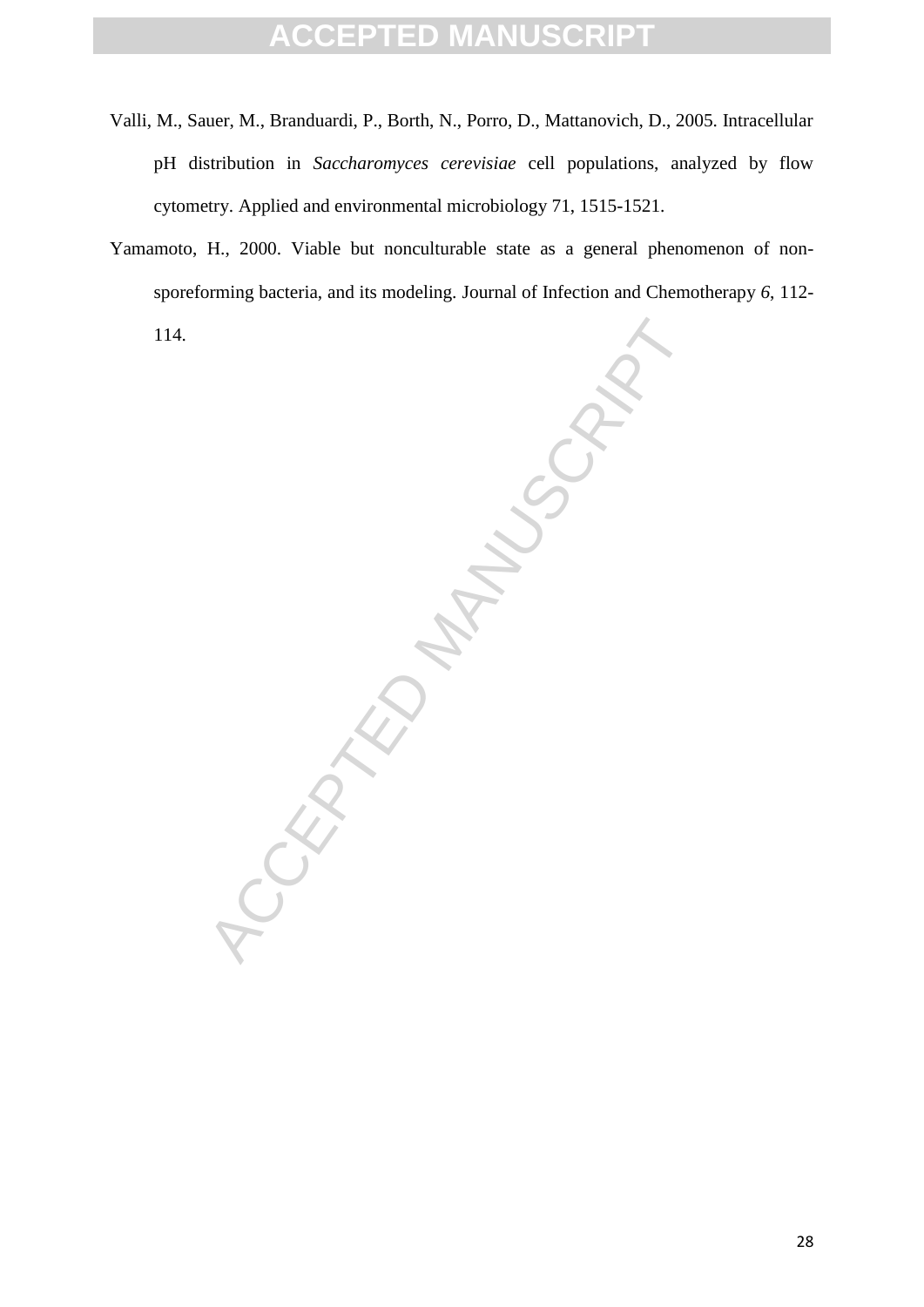**Table 1.** Mean percentage of *Y. lipolytica* cells with polarized, depolarized and permeabilized membrane after incubation for 3, 6 and 10 d in control and active yogurt supernatants (*n=3* for each treatment) and in supernatant supplemented with either 200 mM acetic acid or 20 μg ml<sup>-1</sup> natamycin ( $n=2$  for each treatment). Cells were stained with  $DIOC<sub>6</sub>(3)$  and propidium iodide (PI) dyes and analysed by flow cytometry.

|                                                                                                                        |                                         | Cell proportion $(\% ) \pm SD$ as a function<br>of incubation time (d) |                                                                                  |                            |  |  |
|------------------------------------------------------------------------------------------------------------------------|-----------------------------------------|------------------------------------------------------------------------|----------------------------------------------------------------------------------|----------------------------|--|--|
| <b>Treatments</b>                                                                                                      | <b>Membrane potential and integrity</b> |                                                                        |                                                                                  |                            |  |  |
|                                                                                                                        |                                         | $3^{\circ}$                                                            | 6                                                                                | 10                         |  |  |
| <b>Control supernatant</b>                                                                                             | Intact cells with polarized membrane    | $84.8 \pm 1.4^{\text{a}}*$                                             | $62.9 \pm 7.7^b$                                                                 | $77.5 \pm 3.9^{\circ}$     |  |  |
|                                                                                                                        | Intact cells with depolarized membrane  | $9.4 \pm 4.1^a$                                                        | $35.3 \pm 9^b$                                                                   | $16.9 \pm 11.8^a$          |  |  |
|                                                                                                                        | Cells with permeabilized membrane       | $5.2 \pm 4.7^{\circ}$                                                  | $1.8 \pm 1.3^{\rm a}$                                                            | $5.6 \pm 8.7^{\rm a}$      |  |  |
| <b>Active supernatant</b>                                                                                              | Intact cells with polarized membrane    | $68.6 \pm 9.4^{\circ}$                                                 | $14.1 \pm 16^b$                                                                  | $78.9 \pm 4.4^a$           |  |  |
|                                                                                                                        | Intact cells with depolarized membrane  | $22.8 \pm 6.8^a$                                                       | $82.1 \pm 19.1^b$ $10.9 \pm 4.5^a$                                               |                            |  |  |
|                                                                                                                        | Cells with permeabilized membrane       | $7.4 \pm 2.1^a$                                                        | $3.7 \pm 2.9^{\rm a}$                                                            | $10 \pm 8.9^{\rm a}$       |  |  |
| Supernatant                                                                                                            | Intact cells with polarized membrane    | $52.3 \pm 17.6^{\circ}$ $15.2 \pm 12^{\circ}$                          |                                                                                  | $79.6 \pm 2.2^c$           |  |  |
| supplemented with                                                                                                      | Intact cells with depolarized membrane  | $32.2 \pm 5.5^{\circ}$                                                 | $77.4 \pm 17.7^b$ 14.4 $\pm 6.4^a$                                               |                            |  |  |
| 200 mM acetic acid                                                                                                     | Cells with permeabilized membrane       | $14.2 \pm 10.3^{\text{a}}$ 7.1 $\pm 5.9^{\text{a}}$                    |                                                                                  | $6 \pm 4.1^{\circ}$        |  |  |
| Supernatant                                                                                                            | Intact cells with polarized membrane    |                                                                        | $43.2 \pm \overline{17.5^a}$ $30.6 \pm 36.6^a$                                   | $29.8 \pm 20.3^{\text{a}}$ |  |  |
| supplemented with                                                                                                      | Intact cells with depolarized membrane  |                                                                        | $30.8 \pm 25.3^{\text{a}}$ $54.1 \pm 34.6^{\text{a}}$ $13.2 \pm 17.6^{\text{a}}$ |                            |  |  |
| $20 \mu g$ ml <sup>-1</sup> natamycin                                                                                  | Cells with permeabilized membrane       | $29.4 \pm 6.2^{\circ}$                                                 | $8.2 \pm 1.7^{\rm a}$                                                            | $57.1 \pm 37.9^a$          |  |  |
| *Within a same row, mean with different letters are significantly different according to a<br>Fisher-LSD test (P<0.05) |                                         |                                                                        |                                                                                  |                            |  |  |

\*Within a same row, mean with different letters are significantly different according to a Fisher-LSD test (P<0.05).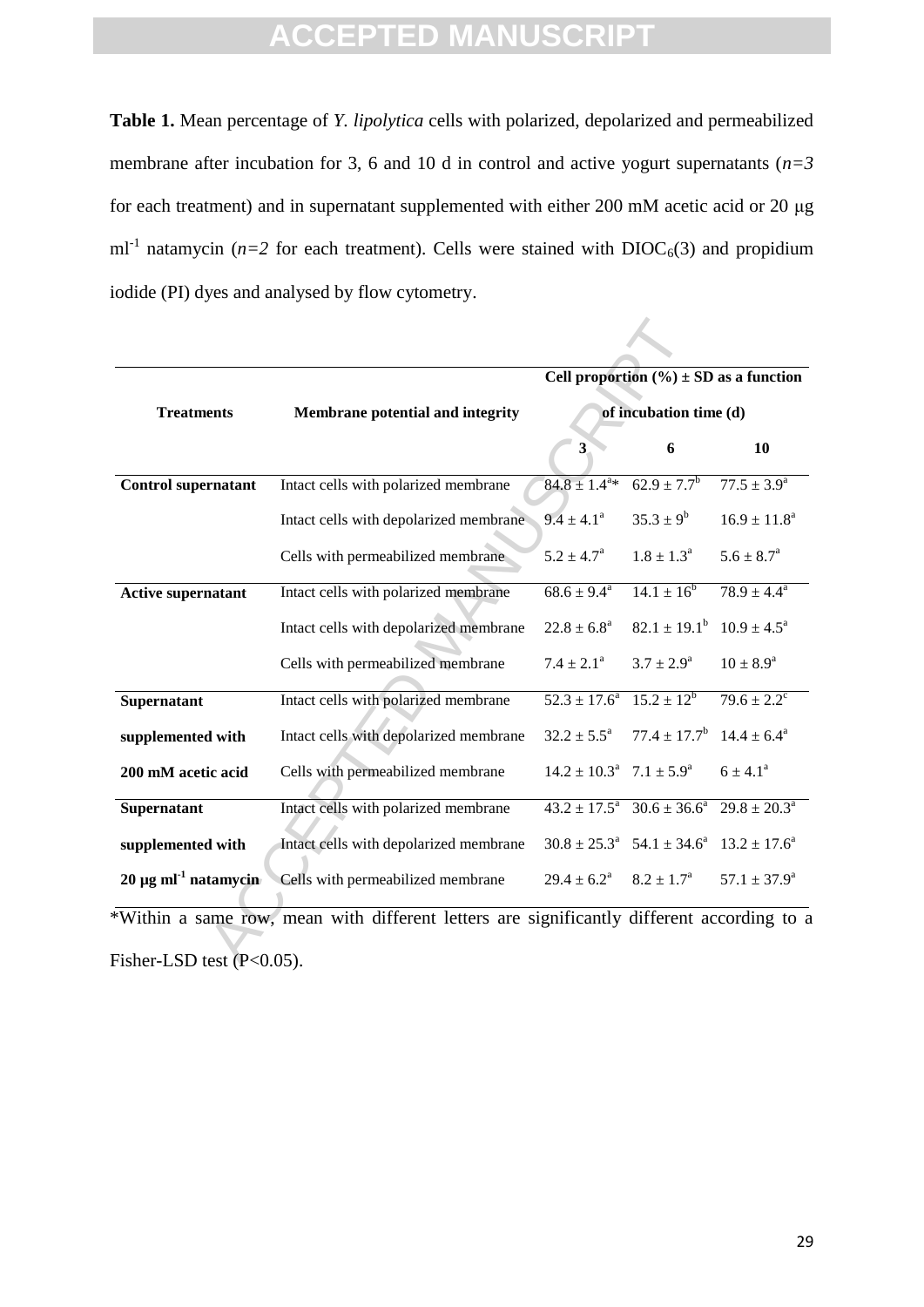**Table 2.** Intracellular pH of *Y. lipolytica* after incubation for 3, 6 and 10 d in control and active supernatants and in supernatants supplemented with either 200 mM acetic acid or 20 μg ml<sup>-1</sup> natamycin.

| <b>Treatments</b>                  | Intracellular pH as a function of |                       |        |        |
|------------------------------------|-----------------------------------|-----------------------|--------|--------|
|                                    |                                   | incubation time $(d)$ |        |        |
|                                    |                                   | 3                     | 6      | 10     |
| <b>Control supernatant</b>         | First replicate                   | 4.94                  | 4.96   | 5.13   |
|                                    | Second replicate                  | 4.99                  | 5.37   | 5.43   |
| <b>Active supernatant</b>          | First replicate                   | 3.81                  | 4.38   | 5.33   |
|                                    | Second replicate                  | 4.18                  | 4.55   | 4.92   |
| Supernatant supplemented with 200  |                                   |                       |        |        |
| mM acetic acid                     |                                   | < 3.80                | < 3.80 | < 3.80 |
| Supernatant supplemented with 20   |                                   |                       |        |        |
| $\mu$ g ml <sup>-1</sup> natamycin |                                   | < 3.80                | 4.94   | 5.99   |

RECEPTED MANUSCRIPT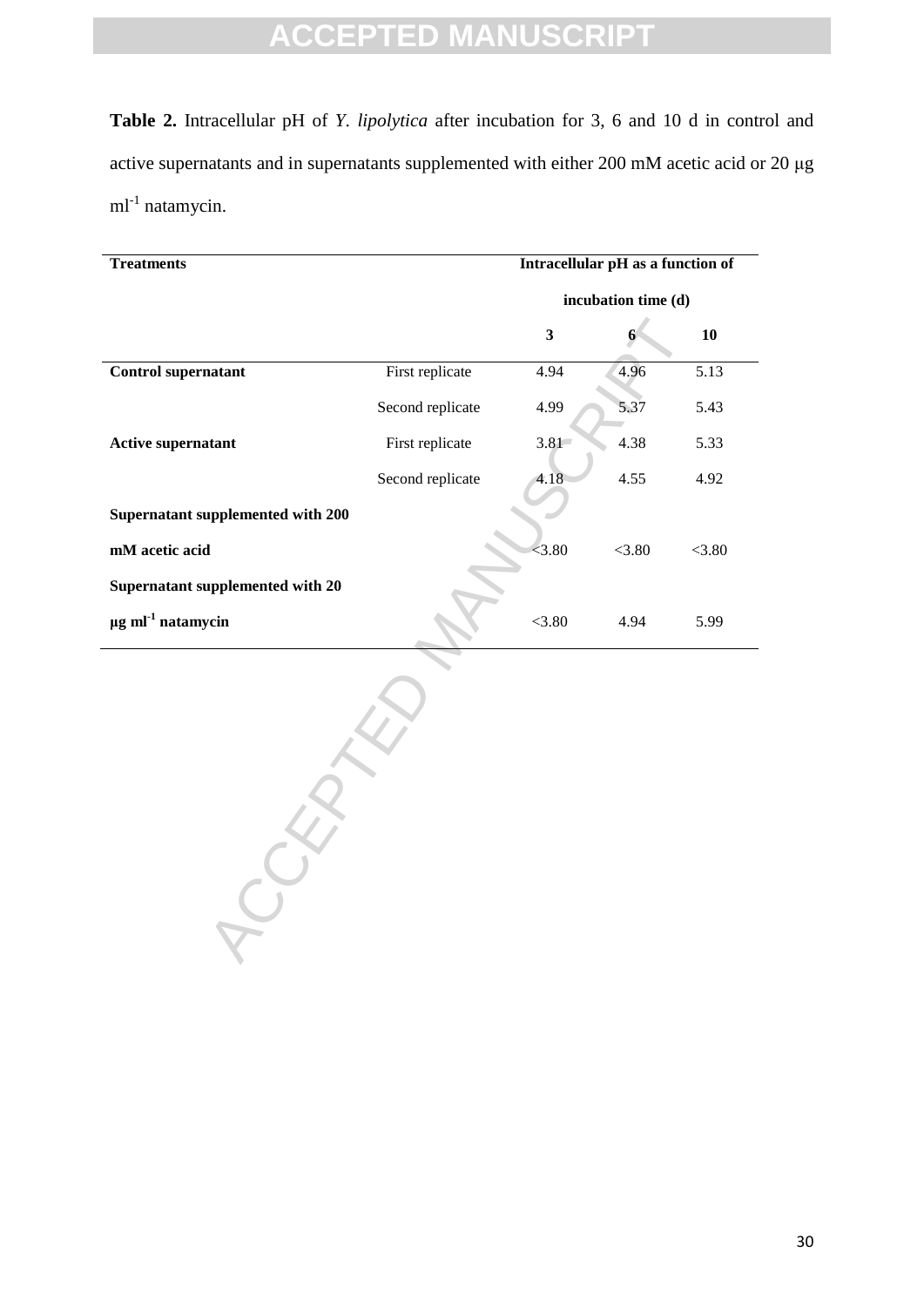**Table 3.** Concentrations (mM) of organic acids in control and active yogurt supernatants determined by high-performance liquid chromatograph (HPLC).

| Organic acid                                      | Control supernatant (mM) Active supernatant (mM) |                            |
|---------------------------------------------------|--------------------------------------------------|----------------------------|
| Succinic acid                                     | $1.41 \pm 0.03^{b*}$                             | $0.24 \pm 0.02^{\text{a}}$ |
| Lactic acid                                       | $146.21 \pm 2.57^{\circ}$                        | $235.86 \pm 1.39^b$        |
| Acetic acid                                       | $0.38 \pm 0.01^a$                                | $11.57 \pm 0.17^b$         |
| 2-Pyrrolidone-5-carboxylic acid $0.06 \pm 0.00^a$ |                                                  | $0.31 \pm 0.00^b$          |
| Hydroxyphenyllactic acid                          | $0.03 \pm 0.00^a$                                | $0.04 \pm 0.00^b$          |
| $L$ - $(-)$ -3-phenyllactic acid                  | $0.01 \pm 0.00^a$                                | $0.03 \pm 0.00^b$          |
| Hexanoic acid                                     | nd                                               | $1.03 \pm 0.04$            |
| 2-Hydroxybenzoic acid                             | nd                                               | $0.19 \pm 0.00$            |

\*Within a same row, mean with different letters are significantly different according to a

CCEPTED Student's t-test (P<0.05). nd, not detected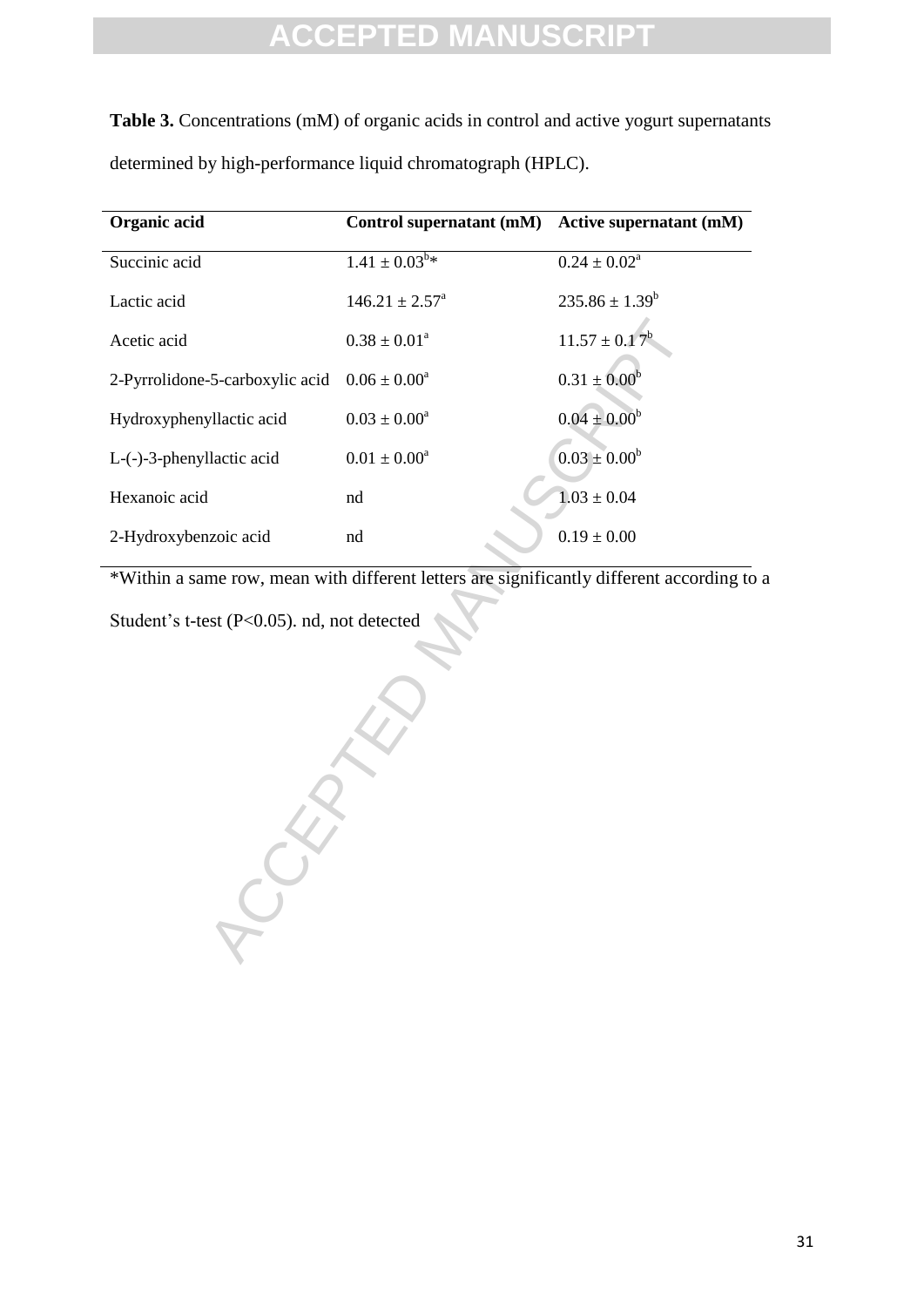## **Figure legends**

**Figure 1.** (A) Assessment of *Y. lipolytica* populations in control (diamond) and active (square) yogurt supernatant  $(n=3$  for each treatment), and in yogurt supernatant supplemented with either 200 mM acetic acid (triangle) or 20  $\mu$ g ml<sup>-1</sup> natamycin (circle) ( $n=2$  for each treatment), after incubation for 0, 3, 6 and 10 d at 10°C. Data are expressed as colonies forming unit (CFU) per ml as determined by surface-plating on PDA medium (doted lines with closed symbols) or cells per ml using a Malassez cell counting chamber (solid lines with open symbols). Bars indicate standard deviations.

fter incubation for 0, 3, 6 and 10 d at 10°C. Data are express<br>(CFU) per ml as determined by surface-plating on PDA medity<br>symbols) or cells per ml using a Malassez cell counting chamber (s). Bars indicate standard deviat (B) Proportion of *Y. lipolytica* cells with undamaged membrane after incubation for 3, 6 and 10 d at 10°C in control and active yogurt supernatants (*n=3* for each treatment), and in yogurt supernatants supplemented with either 200 mM acetic acid or 20  $\mu$ g ml<sup>-1</sup> natamycin (*n*=2 for each treatment), as determined using the LIVE/DEAD BacLight viability kit followed by flow cytometry analysis. Bars indicate standard deviations. A star indicates when a treatment is significantly different from the others considering each incubation period according to a Fisher-LSD test ( $P < 0.05$ ).

**Figure 2.** Proportion of *Y. lipolytica* cells producing reactive oxygen species (ROS) after incubation for 3, 6 and 10 d at 10<sup>o</sup>C in control and active yogurt supernatants ( $n=3$  for each treatment), and in control yogurt supernatants supplemented with 200 mM acetic acid or 20  $\mu$ g ml<sup>-1</sup> natamycin (*n*=2 for each treatment). Cells were stained with dihydrorodhamine 123 dye followed by flow cytometry analysis. Bars indicate standard deviations. No significant difference was obtained between treatments considering each incubation period according to a Fisher-LSD test (*P>0.05*).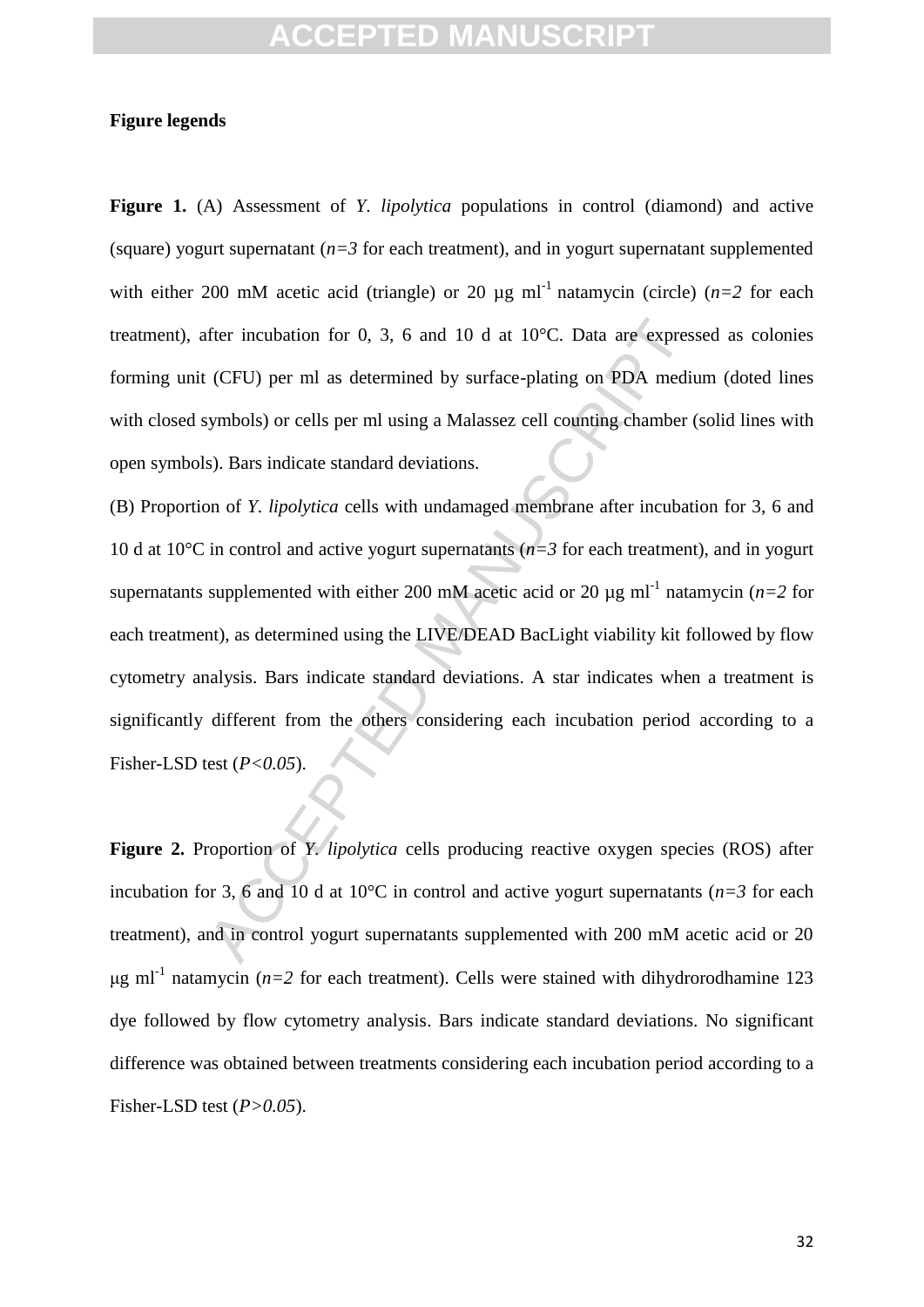**Figure 3.** Scanning electron microscopy images of *Y. lipolytica* cells after incubation for 6 d at 10°C in (A) control and (B) active yogurt supernatants, and yogurt supernatants supplemented with either (C) 200 mM acetic acid or (D) 20  $\mu$ g ml<sup>-1</sup> natamycin. White arrows show cells with morphological changes.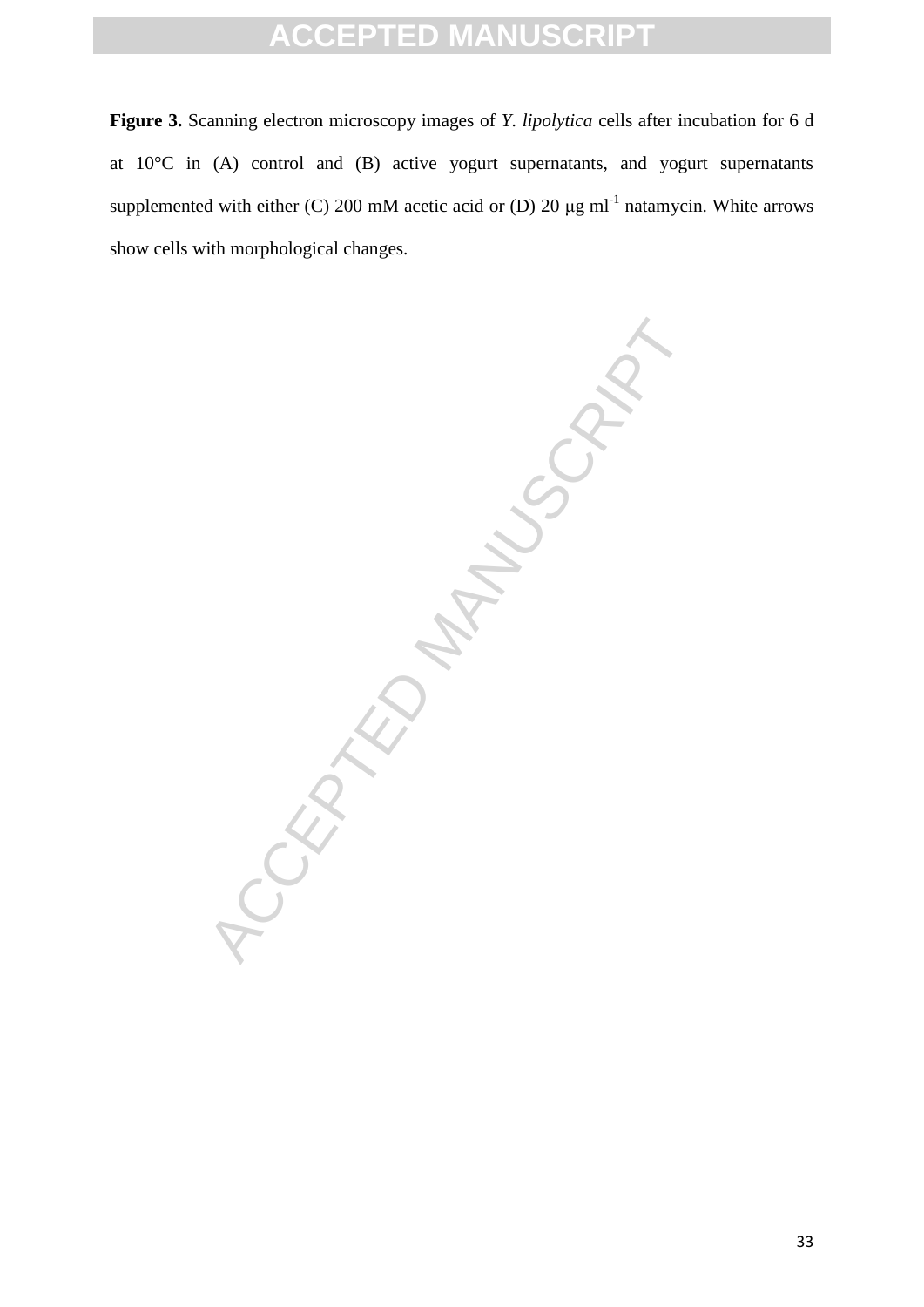## **Figure 1**

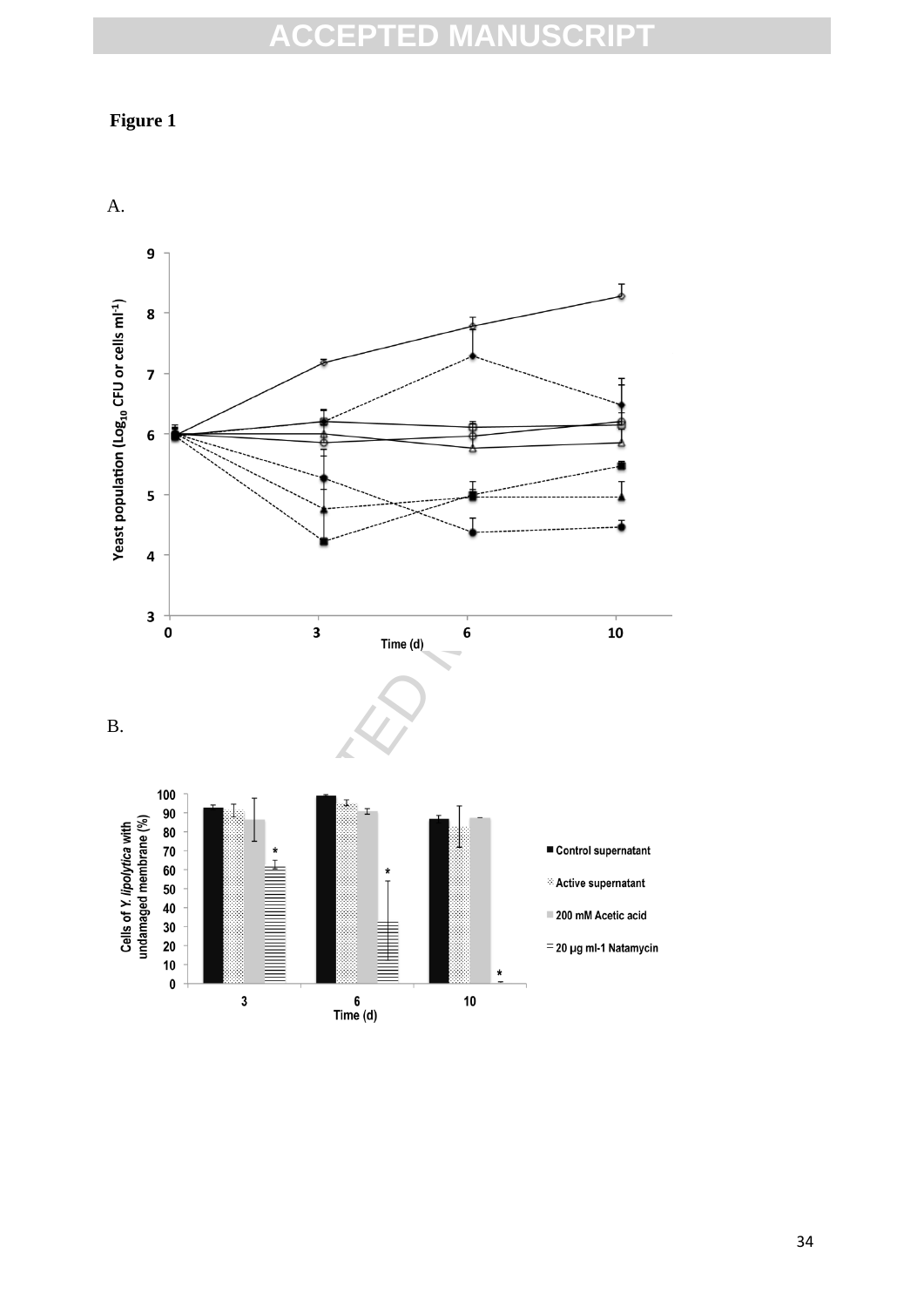**Figure 2**